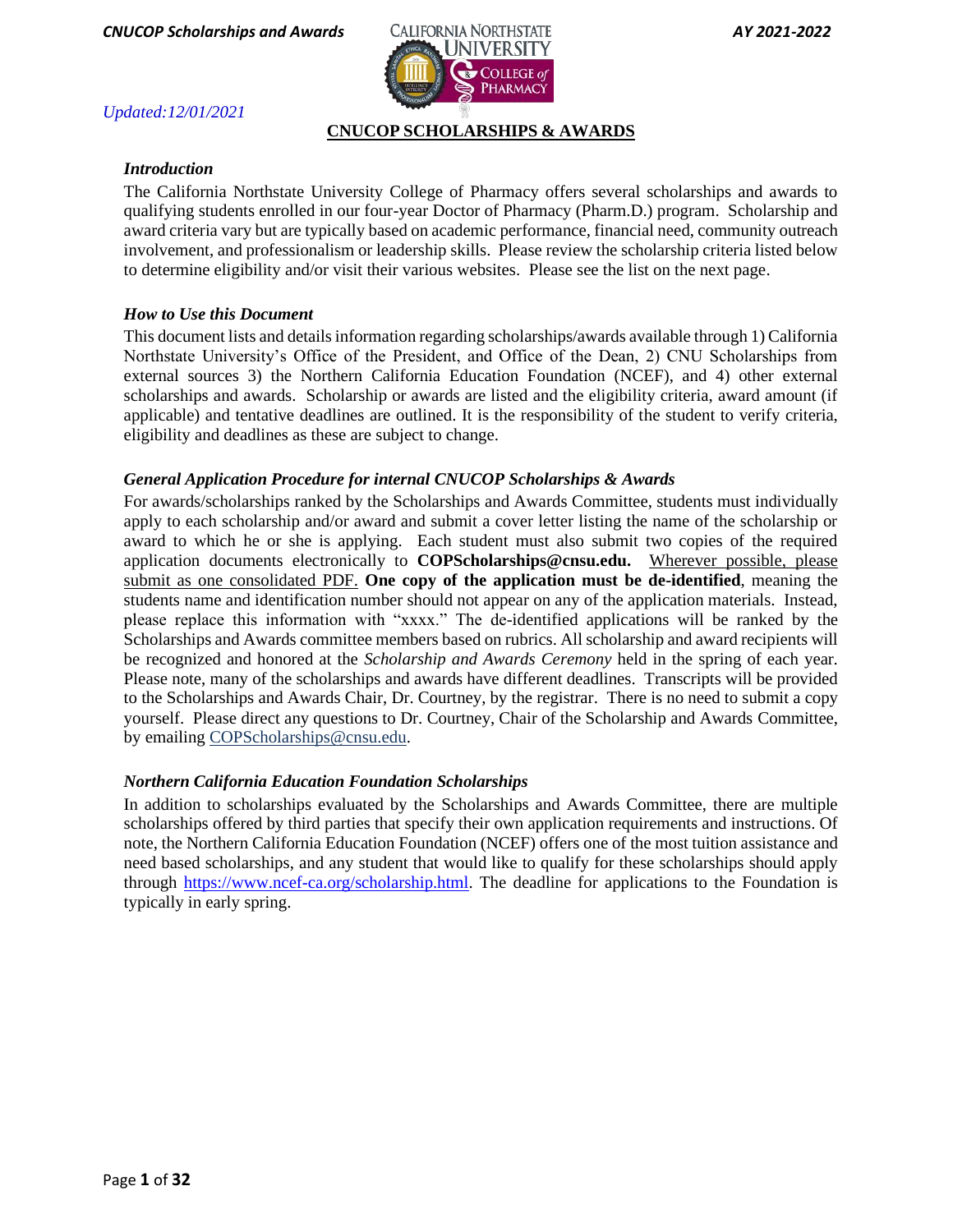# *CNUCOP Scholarships and Awards Committee for AY 2021-2022.*

| Chair                 | Jennifer Courtney         | <b>Assistant Professor</b> | <b>CAS</b>             |
|-----------------------|---------------------------|----------------------------|------------------------|
| Vice Chair            | <b>Tiffany Jade-Kreys</b> | <b>Assistant Professor</b> | <b>CAS</b>             |
| Member                | Tarek Kassem              | <b>Assistant Professor</b> | <b>PBS</b>             |
| Member                | So An                     | <b>Assistant Professor</b> | <b>CAS</b>             |
| Member                | Jared Cavanaugh           | <b>Assistant Professor</b> | <b>CAS</b>             |
| Member                | Shahanara Ahsan           | <b>Assistant Professor</b> | <b>CAS</b>             |
| Member                | Jocelyn Gonzalez          | Chief of Staff             | Administration         |
| Member                | Josephine Saca            | Admin. Assistant           | Academic Affairs       |
| Member                | Melanie Rose              | <b>Research Manager</b>    | <b>PBS</b>             |
| Ex officio            | Olivia Phung              | <b>Assistant Dean</b>      | <b>Student Affairs</b> |
| Ex officio            | JoAnne Hansana            | Financial Aid Manager      | Finance                |
| <b>Student Member</b> | Preetinder Sohal          | Student                    |                        |
|                       |                           |                            |                        |

## *SUMMARY OF SCHOLARSHIPS FOR AY 2021-2022*

| <b>Internal CNU Scholarships and Awards</b>                                      |                   |                                                                                                                                            |                                |
|----------------------------------------------------------------------------------|-------------------|--------------------------------------------------------------------------------------------------------------------------------------------|--------------------------------|
| Organization                                                                     | <b>Scholarshi</b> | <b>Target Applicants</b>                                                                                                                   | <b>Deadline</b>                |
|                                                                                  | p                 |                                                                                                                                            |                                |
| President's Scholarships                                                         | $$1,000 \times 4$ | P1, P2, P3, P4                                                                                                                             | February 18th, 2022            |
|                                                                                  |                   | <b>Internal CNU Scholarships from the Office of the Dean</b>                                                                               |                                |
| Dean's Student of the Year<br>Scholarship Awards                                 | \$500x4           | P1, P2, P3, P4                                                                                                                             | February 18th, 2022            |
| <b>Student Community Service</b><br>and Leadership Award                         | $$200 \times 3$   | P1, P2, P3                                                                                                                                 | February 18th, 2022            |
| Academic Excellence<br>Award                                                     | $$200 \times 3$   | P1, P2, P3                                                                                                                                 | February 18th, 2022            |
| Student Researcher of the<br>Year Award                                          | \$200 x 4         | P1, P2, P3, P4                                                                                                                             | February 18th, 2022            |
| <b>NCEF Scholarships and Awards</b>                                              |                   |                                                                                                                                            |                                |
| <b>NCEF Tuition Assistance</b><br>Scholarships                                   | Multiple          | Based on financial need                                                                                                                    | January 7 <sup>th</sup> , 2022 |
| <b>CNU Scholarships from External Sources</b>                                    |                   |                                                                                                                                            |                                |
| CNU Alumni Scholarship                                                           | \$750             | <b>CNU-COP Student Pharmacist</b>                                                                                                          | February 18th, 2022            |
| Layla Kassem Scholarship                                                         | \$300             | <b>CNU-COP Student Pharmacist</b>                                                                                                          | February 18th, 2022            |
| <b>CVS Bilingual Community</b><br>Pharmacy Scholarship                           | \$1000            | Bilingual ability and plan to pursue<br>community pharmacy career path                                                                     | February 18th, 2022            |
| Rite Aid Scholarship                                                             | 2 x \$2,500       | Serving underserved communities,<br>plan to pursue community<br>pharmacy, financial need and<br>advocate for the profession of<br>pharmacy | February 18th, 2022            |
| Walgreens Diversity and<br><b>Inclusion Excellence Award</b><br>and Scholarships | \$2,500           | Per Walgreens Criteria (see below)                                                                                                         | <b>TBA</b>                     |
| <b>Walgreens Multilingual</b><br>Scholarship                                     | \$2,500           | Per Walgreens Criteria (see below)                                                                                                         | <b>TBA</b>                     |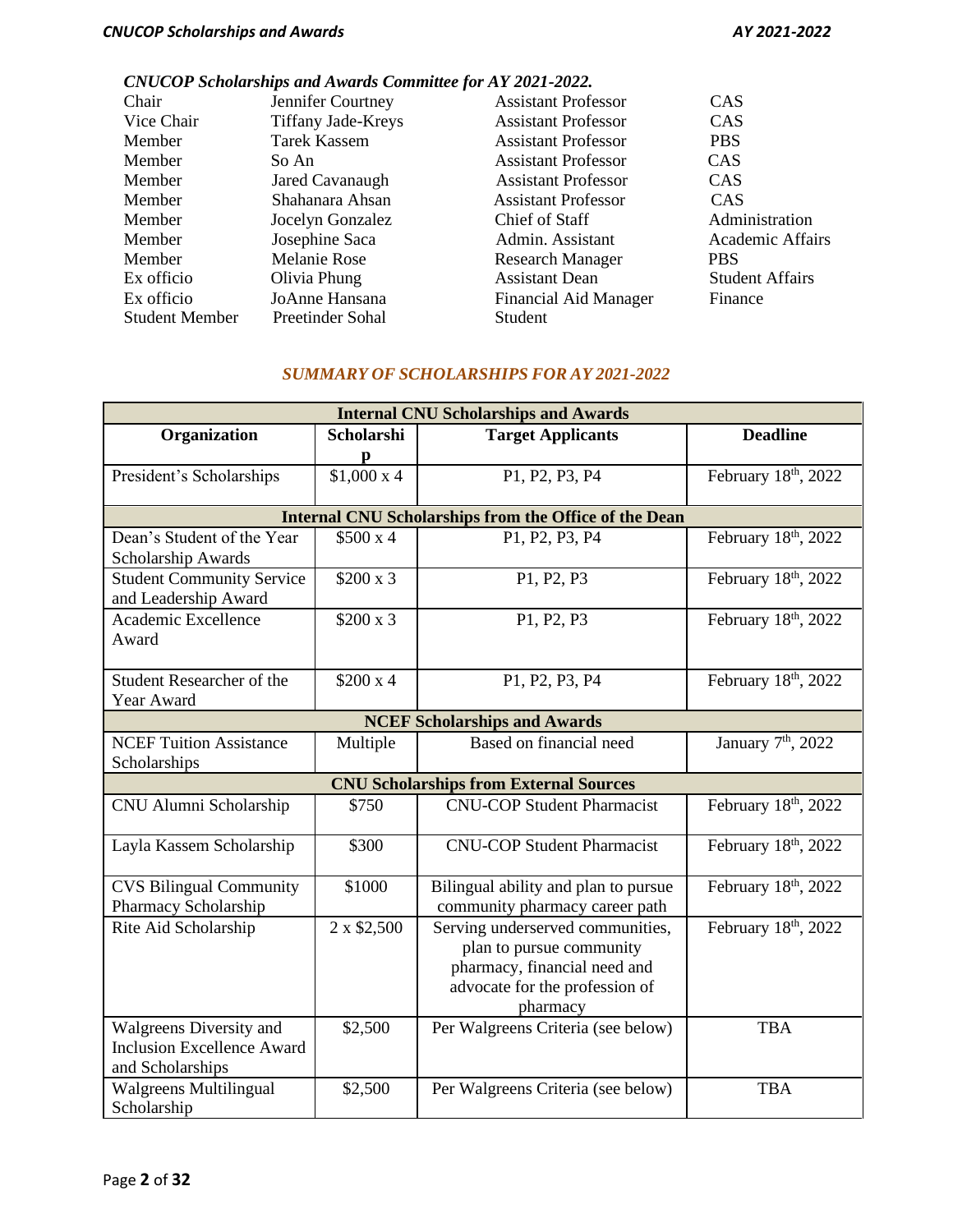| Viatris Excellence in                                                                           | Certificate                                    | P4; Top 25% in their class, student                                                                                                                                                         | February 18th, 2022                                             |
|-------------------------------------------------------------------------------------------------|------------------------------------------------|---------------------------------------------------------------------------------------------------------------------------------------------------------------------------------------------|-----------------------------------------------------------------|
| Pharmacy Award                                                                                  | and Award                                      | must have earned an "A" grade in<br>the Drug Information Course                                                                                                                             |                                                                 |
| <b>Other External Scholarships and Awards</b>                                                   |                                                |                                                                                                                                                                                             |                                                                 |
| Organization                                                                                    | Scholarshi<br>$\mathbf{p}$                     | <b>Target Applicants</b>                                                                                                                                                                    | <b>Deadline</b>                                                 |
| CSHP: John J. Carbone<br>Memorial Scholarship                                                   | \$2,500 &<br>Plaque                            | Students with interest in pharmacy<br>practice in health systems                                                                                                                            | June 30th, 2022                                                 |
| CSHP: Joseph H.<br><b>Beckerman Memorial</b><br>Scholarship                                     | \$2,500 &<br>Plaque                            | Students with interest in pharmacy<br>practice in health systems                                                                                                                            | June 30th, 2022                                                 |
| Sacramento Valley<br><b>Pharmacist Association</b><br>(SVPhA) Student<br>Leadership Scholarship | \$2,250 total<br>3 X \$750                     | <b>Active SVPhA Student Members</b>                                                                                                                                                         | November 16th, 2021                                             |
| <b>Alaska Pharmacists</b><br>Association: Francis C.<br><b>Bowden Memorial</b><br>Scholarship   | \$1,500                                        | Alaskan students                                                                                                                                                                            | November 30th, 2021                                             |
| Pharmacist Mutual                                                                               | \$2,500                                        | P2/P3s - Independent/Community<br>Pharmacy                                                                                                                                                  | December 1st, 2021                                              |
| Get up! Get Active!                                                                             | \$1,000                                        | <b>Graduate Students</b>                                                                                                                                                                    | December 31st, 2021                                             |
| Soroptimist Scholarship                                                                         | \$1,000                                        | Female students                                                                                                                                                                             | <b>TBA</b>                                                      |
| <b>Tylenol Future Care</b><br>Scholarship                                                       | Up to<br>\$10,000                              | $P1 - P3$                                                                                                                                                                                   | <b>TBA</b>                                                      |
| <b>APhA Foundation Student</b><br>Scholarship Program<br>(Multiple Scholarships<br>Available)   | $$1,000 -$<br>\$1,500 each                     | <b>APhA</b> (American Pharmacists<br><b>Association</b> ) Member                                                                                                                            | December 1st, 2021<br>(varies per scholarship,<br>see website)  |
| National Hispanic Health<br><b>Professional Student</b><br>Scholarship                          | Multiple<br>Scholarship<br>$s$ \$1,000<br>each | Hispanic Students or students with<br>an affinity for the health of Hispanic<br>communities                                                                                                 | September 24 <sup>th</sup> , 2021                               |
| <b>Sacramento Vietnamese</b><br><b>Medical Dental Pharmacy</b><br>Association (SVMDPA)          | $$1,000 \times 2$                              | Vietnamese student in financial<br>need                                                                                                                                                     | September 30th, 2021                                            |
| American College of<br><b>Healthcare Executives</b><br>Scholarship                              | Multiple<br>scholarships<br>\$5,000 each       | P3, P4                                                                                                                                                                                      | Applications for 2022<br>will be accepted<br>between Jan. 1 and |
|                                                                                                 |                                                |                                                                                                                                                                                             | March 31, 2022                                                  |
| Aging Matters Scholarship                                                                       | \$1,500                                        | College student that currently cares<br>for an aging loved one, works within<br>the senior community, or intends to<br>pursue a career that will have an<br>impact on the elder population. | May 15, 2022                                                    |
| Partners in Pharmacy (PIP)<br><b>ASHP Student Leadership</b>                                    | \$2,000<br>\$2,000                             | Demonstrate commitment to<br><b>Independent Pharmacy</b><br>ASHP member in good standing;                                                                                                   | March 15th, 2022<br>January 15 <sup>th</sup> , 2022             |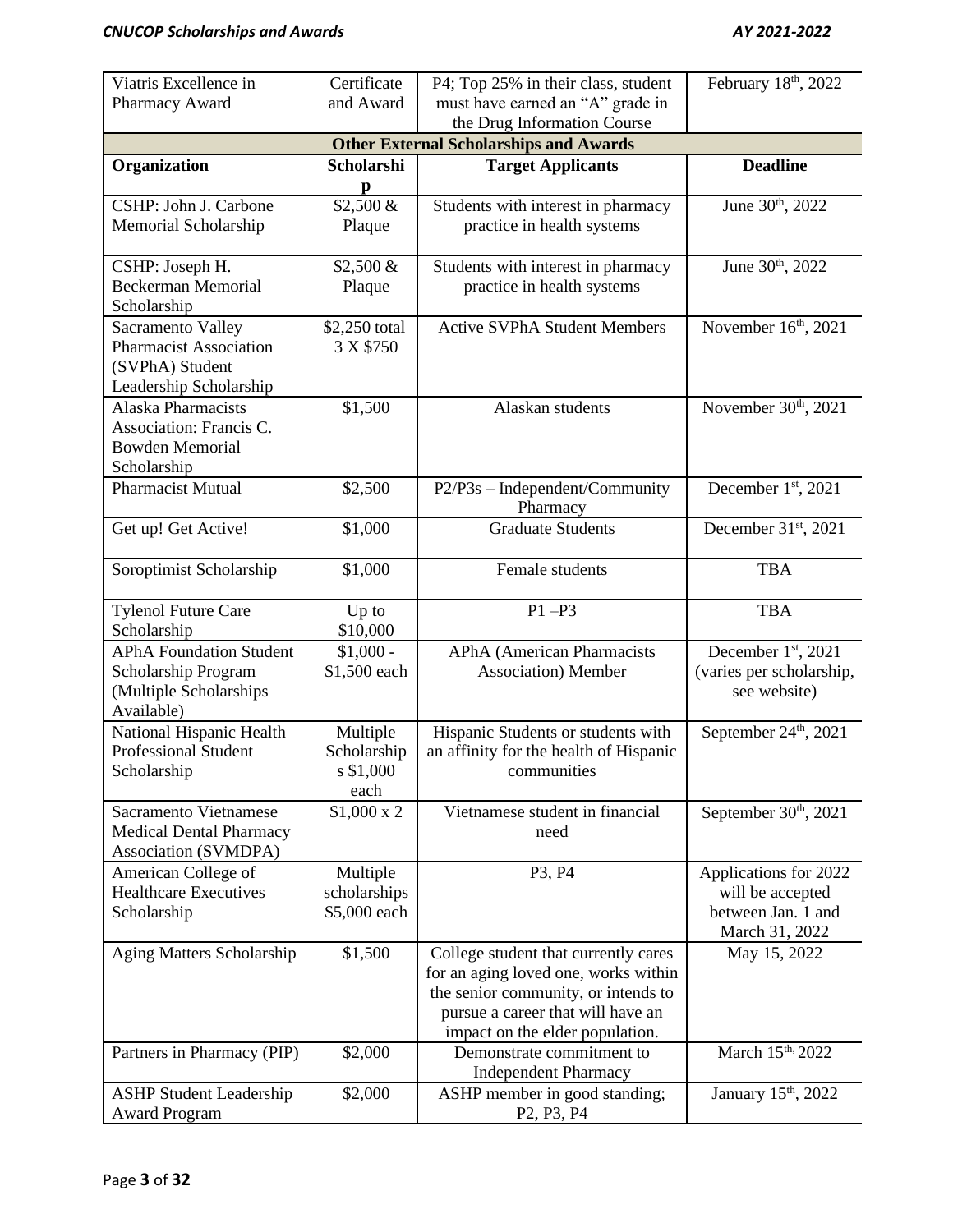| <b>National Community</b><br><b>Pharmacists Association</b>                          | Multiple<br>Scholarship                                             | <b>NCPA Student Members</b>                                                                                                                                                                                                                                                                                                                                                                                 | March 15 <sup>th</sup> , 2022                                                     |
|--------------------------------------------------------------------------------------|---------------------------------------------------------------------|-------------------------------------------------------------------------------------------------------------------------------------------------------------------------------------------------------------------------------------------------------------------------------------------------------------------------------------------------------------------------------------------------------------|-----------------------------------------------------------------------------------|
| Foundation Scholarships<br><b>CVS Health Minority</b><br>Scholarship                 | \$7000 x 5                                                          | Unrepresented minority pharmacy<br>students                                                                                                                                                                                                                                                                                                                                                                 | TBA (usually due by<br>the end of June)                                           |
| The Nargis Ragab<br>Scholarship                                                      | \$1,500                                                             | First Generation Immigrants and the<br><b>Children of First Generation</b><br>Immigrants Scholarship                                                                                                                                                                                                                                                                                                        | July 31st, 2021                                                                   |
| <b>IMANA</b> Scholarship                                                             | \$5,000                                                             | All pharmacy students regardless of<br>race, religion, or other background<br>factors                                                                                                                                                                                                                                                                                                                       | March 15, 2022                                                                    |
| J.C. and Rheba Cobb<br>Memorial Scholarship                                          | $$2,000 \&$<br>\$300 Travel<br>Stipend to<br>the NCPA<br>Convention | Student pharmacist interested in<br>government affairs, chosen on basis<br>of leadership qualities, involvement<br>in extra-curricular professional<br>activities, and academic<br>achievement                                                                                                                                                                                                              | March 15th, 2022                                                                  |
| The GoodRx Pharmacy<br><b>Innovation Scholarship</b>                                 | \$1,000                                                             | Doctor of Pharmacy candidate in at<br>least their first year of professional<br>studies at an ACPE-accredited<br>college of pharmacy.<br>Pharmacy technicians with<br>pharmacy technician certification<br>(CPhT) through the Pharmacy<br><b>Technician Certification Board</b><br>(PTCB) or the National Health<br>career Association (NHA) within 6<br>months of the scholarship<br>application deadline. | The deadline for 2021<br>scholarship will be<br>posted in the next<br>newsletter. |
| American Foundation for<br>Pharmaceutical Education:<br>Gateway to Research<br>Award | \$5,000                                                             | This scholarship is for pharmacy<br>students currently enrolled in an<br>ACPE accredited School of<br>Pharmacy                                                                                                                                                                                                                                                                                              | TBA, opens January 1,<br>2022                                                     |
| APhA Institute on<br>Alcoholism and Drug<br>Dependencies                             | \$1,000                                                             | Must be a student pharmacist<br>attending the APhA Institute on<br>Alcoholism and Drug Dependencies<br>in Salt Lake, UT; member of APhA-<br><b>ASP</b>                                                                                                                                                                                                                                                      | Applications available<br>soon. (Usually due<br>December $1st$ , 2021)            |
| iVein Health & Wellness<br>Scholarship                                               | \$2,500                                                             | Enrolled in an accredited college or<br>university<br>Enrolled full time (12 credit hours<br>for undergraduate students and 9<br>credit hours for graduate students)<br>Cumulative GPA of at least 3.7                                                                                                                                                                                                      | Fall Semester: August<br>31st, 2021<br>Winter/Spring:<br>December 31st, 2021      |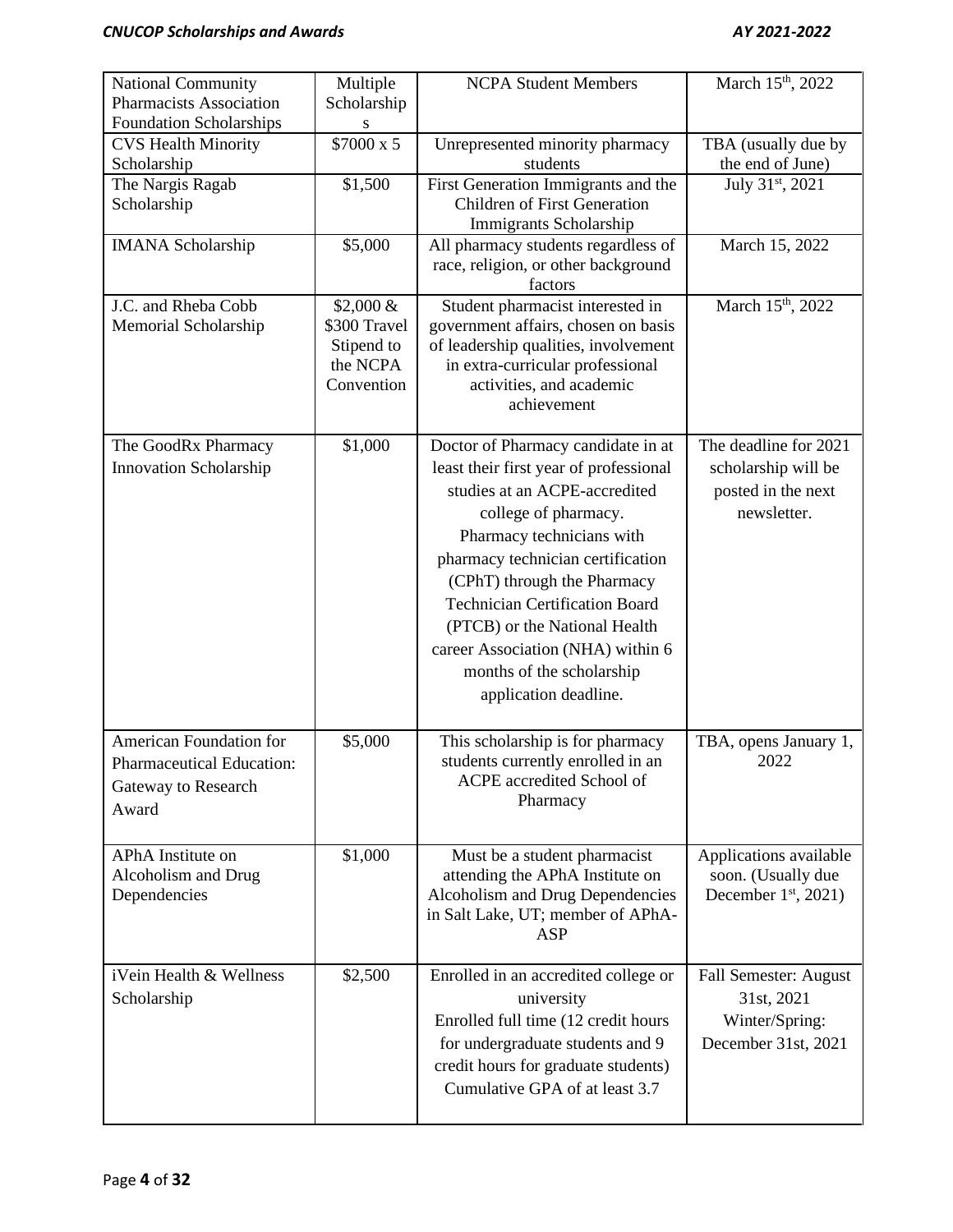| <b>Christian Pharmacist</b>     | \$2,500      | Good Standing in an accredited       | Academic Term         |
|---------------------------------|--------------|--------------------------------------|-----------------------|
| Fellowship International        |              | North American pharmacy              | (semester or quarter) |
| Scholarship                     |              | college/school or training program.  | Oct 1: January-April  |
|                                 |              | Current member of the national       | March 1: May-August   |
|                                 |              | CPFI national organization.          | June 1: September -   |
|                                 |              | Preference will be given to students | December              |
|                                 |              | who have been a member over a        |                       |
|                                 |              | sustained period of time and/or a    |                       |
|                                 |              | member of a college chapter of       |                       |
|                                 |              | CPFI; however, new members are       |                       |
|                                 |              | encouraged to submit applications    |                       |
|                                 |              | as well.                             |                       |
| Out to Innovate                 | \$5,000      | Those who identify as lesbian, gay,  | June 6, 2022          |
| Scholarships                    |              | bi/pansexual, transgender, or queer  |                       |
|                                 |              | or who are active ally of the        |                       |
|                                 |              | LGBTQ+ community.                    |                       |
| Max Gorin Scholarship           | \$1000       | Any student enrolled in an           | June 30, 2022         |
|                                 |              | undergraduate or graduate program    |                       |
| The Nancy Etz Scholarship       | \$1000       | Any student enrolled in an           | February 1, 2022      |
|                                 |              | undergraduate or graduate program    |                       |
| Air Force PharmD                | \$2540 per   | Any PharmD student with good         | <b>TBA</b>            |
| Scholarship Program             | month,       | moral character that meetings        |                       |
|                                 | tuition, 2-3 | physical/mental standards and is     |                       |
|                                 | years of     | enrolled in/plans to enroll in a     |                       |
|                                 | PharmD       | clinical track.                      |                       |
| <b>CollegeAVE Student Loans</b> | \$1,000      | Any PharmD student                   | Monthly Scholarship   |
| Monthly Scholarship             | monthly      |                                      |                       |
|                                 | scholarship  |                                      |                       |

# **INTERNAL CNU SCHOLARSHIPS & AWARDS**

# **A. PRESIDENT'S SCHOLARSHIPS**

President's Scholarship (Deadline: February 18<sup>th</sup>, 2022; Donor: President Cheung)

- **a. Award: \$1,000 to a P1, P2, P3, & P4 Student**
- **b. Criteria:**
	- i. The student must have a minimum GPA of 3.5 on a 4.0 scale.
	- ii. The student must demonstrate leadership qualities.

## **c. Documentation Required:**

- i. Cover letter including name of scholarship you are applying to along with student name and ID number, and pharmacy class.
- ii. An essay of 500 words or less describing how you have demonstrated leadership inside or outside of the classroom; please submit a de-identified copy as well.
- iii. Email a copy of the essay with your name and ID number and a second deidentified copy to **COPScholarships@cnsu.edu**
- iv. Transcripts will be provided to the Scholarships and Awards Chair, Dr. Courtney, by the registrar. There is no need to submit a copy yourself.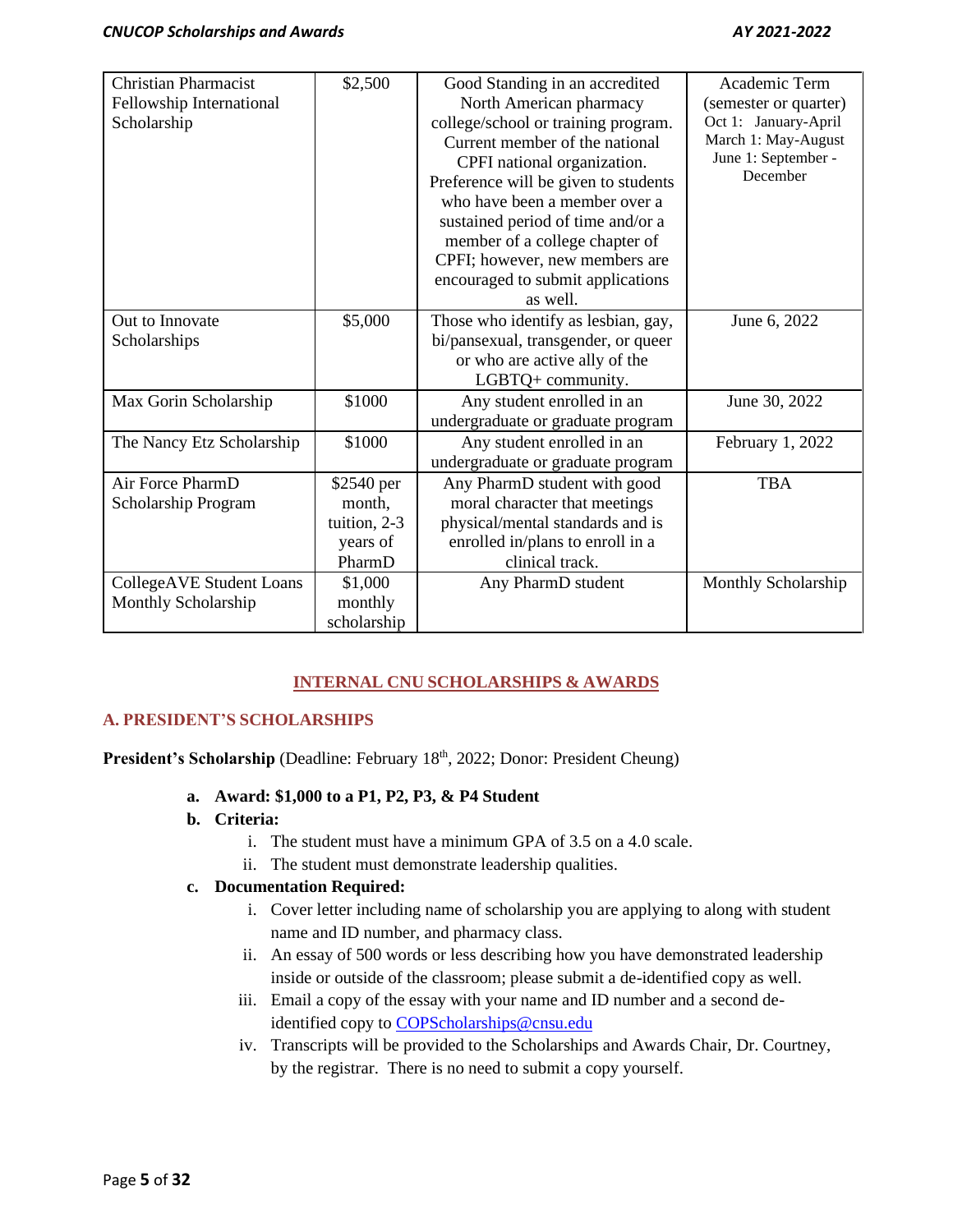# **B. SCHOLARSHIPS FROM THE OFFICE OF THE DEAN, COLLEGE OF PHARMACY**

**CNUCOP Dean's Student of the Year Scholarship and Award** (Deadline: February 18th, 2022; Donors: Dean, Faculty)

**\_\_\_\_\_\_\_\_\_\_\_\_\_\_\_\_\_\_\_\_\_\_\_\_\_\_\_\_\_\_\_\_\_\_\_\_\_\_\_\_\_\_\_\_\_\_\_\_\_\_\_\_\_\_\_\_\_\_\_\_\_\_\_\_\_\_\_\_\_\_\_\_\_\_\_\_\_\_\_\_\_\_\_\_\_**

**a. Award: \$500 to a P1, P2, P3, & P4 Student**

# **b. Criteria:**

- i. The student must have a GPA of 3.0 to qualify for the scholarship.
- ii. Every year the College of Pharmacy selects a P1, a P2, P3 and P4 student that has displayed leadership, service, professionalism, and served as an advocate for the profession of pharmacy to receive the coveted Dean's Student of the Year Scholarship Award.

# **c. Documentation Required:**

- i. Students may nominate themselves if they feel they are eligible for this award. The student will provide a narrative about themselves to a faculty member of their choice. If the faculty members agrees, the faculty member will then forward the narrative to the Scholarships and Awards Committee with a brief statement in support of the student's submission.
- ii. The student should submit a brief  $( $500$  words) description of how the student has$ demonstrated leadership, service, professionalism, and how they have served as an advocated for the pharmacy profession.
- iii. Email a copy of the essay with your name and ID number and a second deidentified copy to [COPScholarships@cnsu.edu](mailto:COPScholarships@cnsu.edu)
- iv. Transcripts will be provided to the Scholarships and Awards Chair, Dr. Courtney, by the registrar. There is no need to submit a copy yourself.

# **Student Community Service and Leadership Award (Deadline: February 18th, 2022, Donors: Dean,** Faculty)

This award is for a P1, P2, and P3 student who has demonstrated exceptional leadership skills and is actively engaged in community outreach through their role within a CNUCOP student organization.

\_\_\_\_\_\_\_\_\_\_\_\_\_\_\_\_\_\_\_\_\_\_\_\_\_\_\_\_\_\_\_\_\_\_\_\_\_\_\_\_\_\_\_\_\_\_\_\_\_\_\_\_\_\_\_\_\_\_\_\_\_\_\_\_\_\_\_\_\_\_\_\_\_\_\_\_\_\_\_\_\_\_\_\_\_\_\_

- **a. Award:** Three \$200 scholarships for a P1, P2, and P3 student
- **b. Criteria:**
	- i. A minimum GPA of a 2.5 is required to apply for this award.
- **c. Required Documentation:**
	- i. Students applying for this award should provide a short narrative (500 words or less) describing the events they have been involved with and their corresponding role(s), such as chairing an event, volunteering at the event, etc. Students should also address how they have demonstrated leadership skills within their organization and/or at the events themselves. The number of activities/events you have been involved with, and your role at each activity or event should be described.
	- ii. Email a copy of the essay with your name and ID number and a second deidentified copy to [COPScholarships@cnsu.edu](mailto:COPScholarships@cnsu.edu)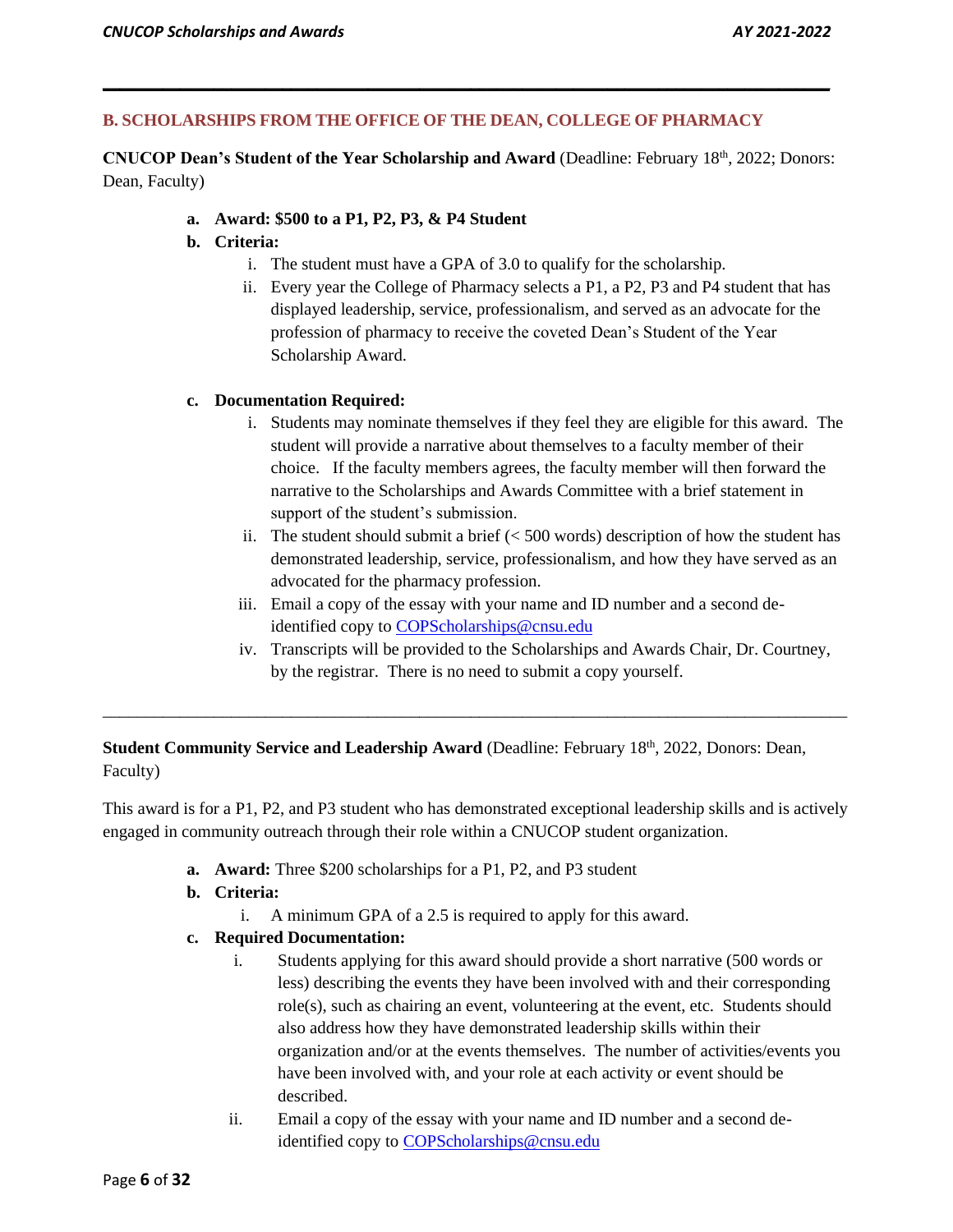iii. Transcripts will be provided to the Scholarships and Awards Chair, Dr. Courtney, by the registrar. There is no need to submit a copy yourself.

# **Academic Excellence Award (Deadline: February 18th, 2022)**

- **a. Award:** Three \$200 scholarships for a P1, P2, and P3 student
- **b. Criteria:** 
	- i. The student must have a GPA of 3.0 to qualify for the scholarship.

\_\_\_\_\_\_\_\_\_\_\_\_\_\_\_\_\_\_\_\_\_\_\_\_\_\_\_\_\_\_\_\_\_\_\_\_\_\_\_\_\_\_\_\_\_\_\_\_\_\_\_\_\_\_\_\_\_\_\_\_\_\_\_\_\_\_\_\_\_\_\_\_\_\_\_\_\_\_\_\_\_\_\_\_\_\_\_

ii. Scholarship will be awarded to the student based on GPA and their essay.

# **c. Required Documentation:**

- i. The student should submit a brief description, 200 words or less, of how they maintained academic excellence during their academic year.
- ii. Cover letter including name of scholarship you are applying to along with student name and ID number, and pharmacy class.
- iii. Email a copy of the essay with your name and ID number and a second deidentified copy to [COPScholarships@cnsu.edu](mailto:COPScholarships@cnsu.edu)

\_\_\_\_\_\_\_\_\_\_\_\_\_\_\_\_\_\_\_\_\_\_\_\_\_\_\_\_\_\_\_\_\_\_\_\_\_\_\_\_\_\_\_\_\_\_\_\_\_\_\_\_\_\_\_\_\_\_\_\_\_\_\_\_\_\_\_\_\_\_\_\_\_\_\_\_\_\_\_\_\_\_\_\_\_\_

iv. Transcripts will be provided to the Scholarships and Awards Chair, Dr. Courtney, by the registrar. There is no need to submit a copy yourself.

**Student Researcher of the Year (Deadline: February 18th, 2022)** 

- **a. Award:** Four \$200 scholarships for a P1, P2, P3 & P4
- **b. Criteria:** No professional issues or honor code violations within 12 months

## **c. Required Documentation:**

- i. Reflection essay (< 500 words) detailing achievements in research and scholarly activities at CNU-COP. If available, a copy of presentations or publications related to research may be submitted. Examples may include but are not limited to: poster presentations, podium presentations, publications (review article, book chapter, etc.), lab time and other scholarly activities.
- ii. Faculty member endorsement required. Students may nominate themselves if they feel they are eligible for this award. The student will provide a narrative about themselves to a faculty member of their choice. If the faculty members agrees, the faculty member will then forward the narrative to the Scholarships and Awards Committee with a brief statement in support of the student's submission. Faculty member should include average amount of lab time spent.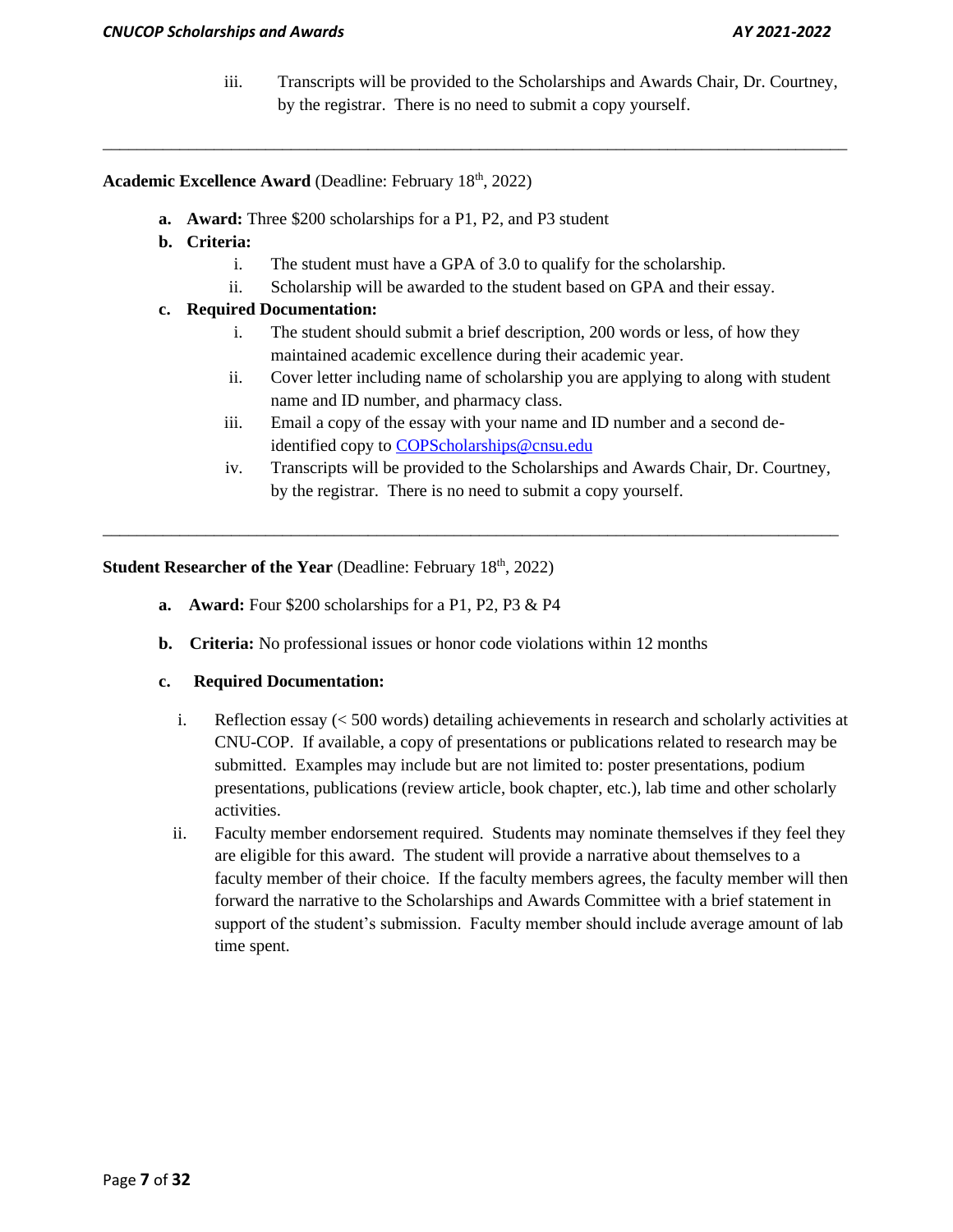# **NCEF SCHOLARSHIPS & AWARDS**

\_\_\_\_\_\_\_\_\_\_\_\_\_\_\_\_\_\_\_\_\_\_\_\_\_\_\_\_\_\_\_\_\_\_\_\_\_\_\_\_\_\_\_\_\_\_\_\_\_\_\_\_\_\_\_\_\_\_\_\_\_\_\_\_\_\_\_\_\_\_\_\_\_\_\_\_\_\_\_\_\_\_\_\_\_\_\_

#### **Northern California Education Foundation (NCEF)**

NCEF provides financial scholarship opportunities to all students attending California Northstate University. Tuition Assistance Scholarships are available to all CNU students. For more information regarding NCEF scholarship opportunities please visit: [https://www.ncef-ca.org/scholarship.html.](https://www.ncef-ca.org/scholarship.html)

**Deadline:** January 7<sup>th</sup>, 2022

**a. Awards:** The Foundation offers awards based on financial need. ALL students that would like to be considered for a scholarship should apply!

# **b. Documentation Required:**

- i. Please complete an application by visiting the Northern Education Foundation's Website available at:<https://www.ncef-ca.org/scholarship.html>
- ii. Students must complete an application and submit it using the Foundation's online portal prior to the deadline set by the Foundation.

# **CNU SCHOLARSHIPS FROM EXTERNAL SOURCES**

\_\_\_\_\_\_\_\_\_\_\_\_\_\_\_\_\_\_\_\_\_\_\_\_\_\_\_\_\_\_\_\_\_\_\_\_\_\_\_\_\_\_\_\_\_\_\_\_\_\_\_\_\_\_\_\_\_\_\_\_\_\_\_\_\_\_\_\_\_\_\_\_\_\_\_\_\_\_\_\_\_\_\_\_

## **CNU Alumni Scholarship (Deadline: February 18th, 2022, Donors: CNU Alumni and Faculty)**

- **a. Award:** Two \$375 scholarships for a CNU-COP student pharmacist.
- **b.** Criteria: The student must have a GPA of  $≥$  2.8 to qualify for the scholarship.

## **c. Required Documentation:**

- i. The student should submit a brief description, 500 words or less, of how they have shown CNU collegiality to their student colleagues, faculty, and staff members. The essay should describe your participation in school events, classroom participation, college committees they have served on, leadership roles they have held, and how they have been an active member of the student body.
- ii. Cover letter including name of scholarship you are applying to along with student name and ID number, and pharmacy class.
- iii. Email a copy of the essay with your name and ID number and a second deidentified copy to [COPScholarships@cnsu.edu](mailto:COPScholarships@cnsu.edu)

\_\_\_\_\_\_\_\_\_\_\_\_\_\_\_\_\_\_\_\_\_\_\_\_\_\_\_\_\_\_\_\_\_\_\_\_\_\_\_\_\_\_\_\_\_\_\_\_\_\_\_\_\_\_\_\_\_\_\_\_\_\_\_\_\_\_\_\_\_\_\_\_\_\_\_\_\_\_\_\_\_\_\_\_\_\_\_

iv. Transcripts will be provided to the Scholarships and Awards Chair, Dr. Courtney, by the registrar. There is no need to submit a copy yourself.

## **Layla Kassem Scholarship (Deadline: February 18th, 2022, Donor: Faculty)**

- **a. Award:** One \$300 scholarship for a CNU-COP Student
- **b. Criteria:** P4 PharmD student with a GPA of  $\geq$  2.75 with financial need

# **c. Required Documentation:**

i. Cover letter including name of scholarship you are applying to along with student name and ID number, and pharmacy class.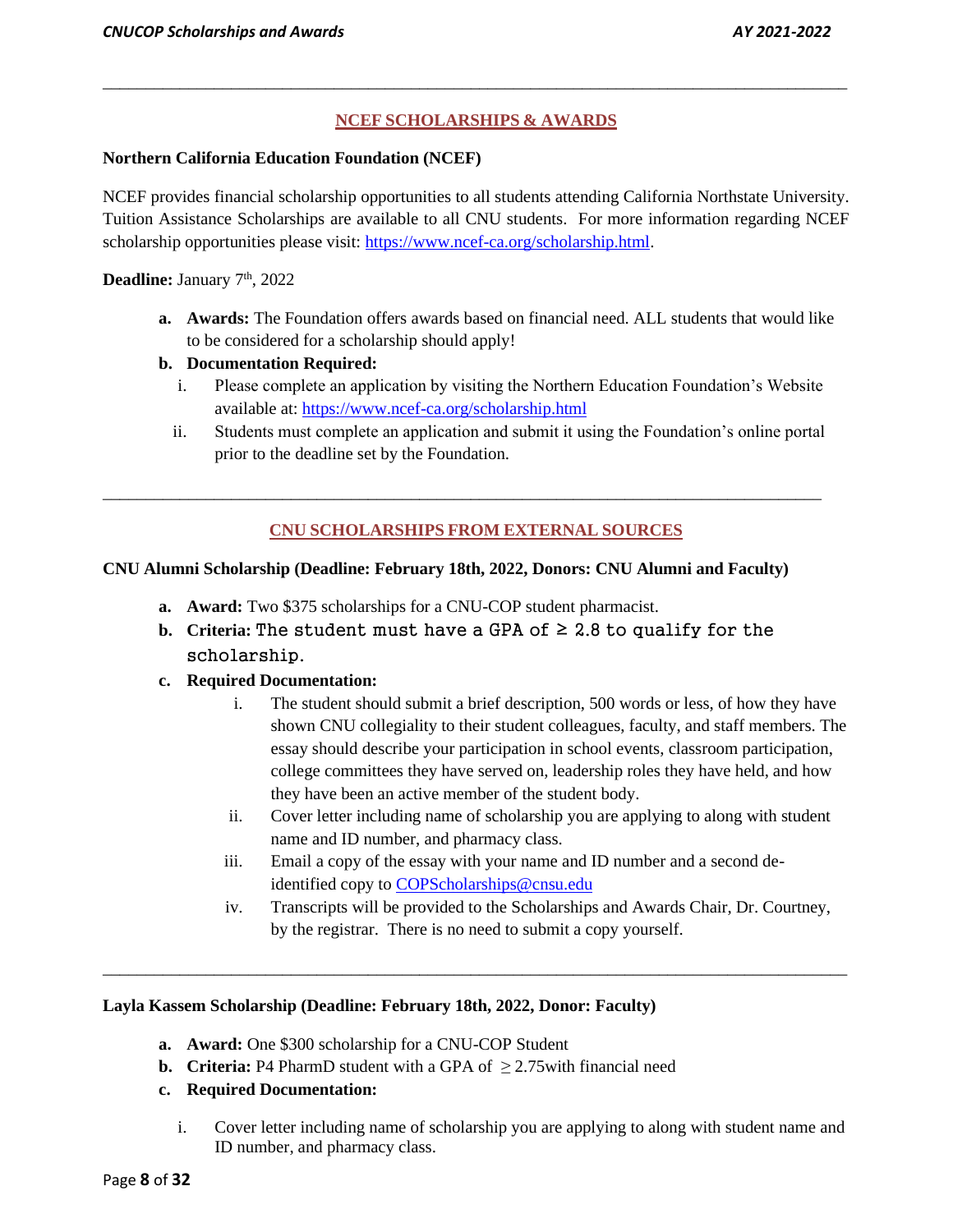- ii. An essay of 500 words or less describing why the student feels they should receive this scholarship due to financial needs and how the scholarship funds will be used.
- iii. Email a copy of the essay with your name and ID number and a second de-identified copy to [COPScholarships@cnsu.edu](mailto:COPScholarships@cnsu.edu)
- iv. Transcripts will be provided to the Scholarships and Awards Chair, Dr. Courtney, by the registrar. There is no need to submit a copy yourself.

\_\_\_\_\_\_\_\_\_\_\_\_\_\_\_\_\_\_\_\_\_\_\_\_\_\_\_\_\_\_\_\_\_\_\_\_\_\_\_\_\_\_\_\_\_\_\_\_\_\_\_\_\_\_\_\_\_\_\_\_\_\_\_\_\_\_\_\_\_\_\_\_\_\_\_\_\_\_\_\_\_\_\_\_\_\_\_

## **CVS Bilingual Community Pharmacy Scholarship**

Deadline: February 18<sup>th</sup>, 2022

- a. **Award: \$1,000**
- **b. Criteria**
	- **i.** Minimum GPA  $\geq 2.5$
	- **ii.** Bilingual ability
	- iii. Plan to pursue community pharmacy career path

# **c. Documentation Required:**

- **i.** Students applying for this scholarship should provide a short narrative  $(\leq 500)$ describing their proficiency in another language, other than English, and describing how being bilingual either helped influence them to be a pharmacist and/or an experience with a patient where they had to use their bilingual capability and made a positive impact. The student must also plan to pursue a community pharmacy career path and discuss how they plan to use their bilingual capability to help them with their future patients.
- **ii.** Please submit two versions of the essay to the Scholarship and Awards Committee by February 28, 2022 by emailing COPscholarships@cnsu.edu; one version should include your name, student ID number and the year you are in, and the other version should be de-identified.
- **iii.** Transcripts will be provided to the Scholarships and Awards Chair, Dr. Courtney, by the registrar. There is no need to submit a copy yourself.

\_\_\_\_\_\_\_\_\_\_\_\_\_\_\_\_\_\_\_\_\_\_\_\_\_\_\_\_\_\_\_\_\_\_\_\_\_\_\_\_\_\_\_\_\_\_\_\_\_\_\_\_\_\_\_\_\_\_\_\_\_\_\_\_\_\_\_\_\_\_\_\_\_\_\_\_\_\_\_\_\_\_\_\_\_\_\_

## **Rite Aid Scholarships**

Deadline: February 18<sup>th</sup>, 2022

- **a. Award:** \$2,500 (2 scholarships available)
- **b. Criteria:**
	- i. Minimum GPA  $\geq 2.5$
	- ii. Serve underserved communities
	- iii. Financial need
	- iv. Advocate for the profession of pharmacy
	- v. Plan to pursue community pharmacy career path

## **c. Documentation Required:**

i. Students applying for this scholarship should provide a short narrative (500 words or less) describing their role in serving unserved communities and how they are an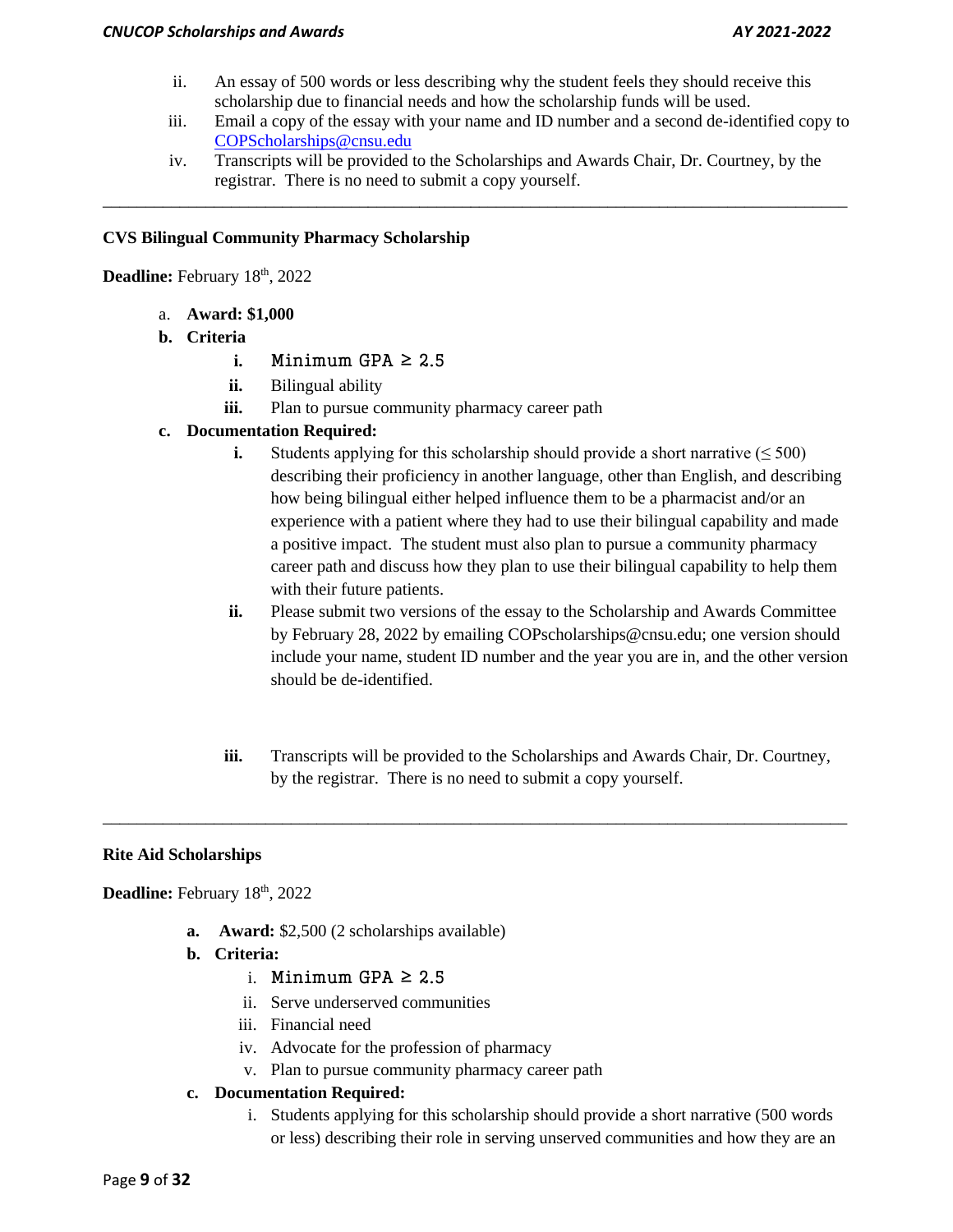advocate for the profession of pharmacy. They must also plan to pursue a community pharmacy career path and show financial need.

- ii. Please submit your nomination by February  $28<sup>th</sup>$ ,  $2022$  to [COPscholarships@cnsu.edu.](mailto:COPscholarships@cnsu.edu)
- iii. Please submit two versions of the essays, one with your name, student ID number and the year you are in, and a deidentified version.
- iv. Transcripts will be provided to the Scholarships and Awards Chair, Dr. Courtney, by the registrar. There is no need to submit a copy yourself.

# WALGREENS DIVERSITY & WALGREENS MULTILINGUAL SCHOLASRSHIPS

\_\_\_\_\_\_\_\_\_\_\_\_\_\_\_\_\_\_\_\_\_\_\_\_\_\_\_\_\_\_\_\_\_\_\_\_\_\_\_\_\_\_\_\_\_\_\_\_\_\_\_\_\_\_\_\_\_\_\_\_\_\_\_\_\_\_\_\_\_\_\_\_\_\_\_\_\_\_\_\_\_\_\_\_\_\_\_

#### **Walgreens Diversity Scholarship**

Deadline: February 18<sup>th</sup>, 2022

- a. **Award:** \$2,500
- b. **Criteria:**
	- i. Minimum GPA  $\geq 2.5$
	- ii. Minority status (student is disqualified if not of minority status)
	- iii. Involvement in activities promoting diversity and serving minority populations
	- iv. Plan to pursue community pharmacy career path
	- v. Financial need
	- vi.

#### **c. Documentation Required:**

- i. Students applying for this scholarship should provide a short narrative (500 words or less) describing their minority status, involvement in activities promoting diversity and serving minority populations and financial need. They must also plan to pursue a community pharmacy career path.
- ii. Please submit your nomination by February  $28<sup>th</sup>$ ,  $2022$  to [COPscholarships@cnsu.edu.](mailto:COPscholarships@cnsu.edu)

\_\_\_\_\_\_\_\_\_\_\_\_\_\_\_\_\_\_\_\_\_\_\_\_\_\_\_\_\_\_\_\_\_\_\_\_\_\_\_\_\_\_\_\_\_\_\_\_\_\_\_\_\_\_\_\_\_\_\_\_\_\_\_\_\_\_\_\_\_\_\_\_\_\_\_\_\_\_\_\_\_\_\_\_\_\_\_

- iii. Please submit two versions of the essays, one with your name, student ID number and the year you're in, and a deidentified version.
- iv. Transcripts will be provided to the Scholarships and Awards Chair, Dr. Courtney, by the registrar. There is no need to submit a copy yourself.

#### **Walgreens Multilingual Scholarship**

Deadline: February 18<sup>th</sup>, 2022

- a. **Award: \$2,500**
- **b. Criteria:**
	- i. Minimum GPA  $> 2.5$
	- ii. Multilingual ability
	- iii. Use of their multilingual ability in their community or at outreach events
	- iv. Plan to pursue community pharmacy career path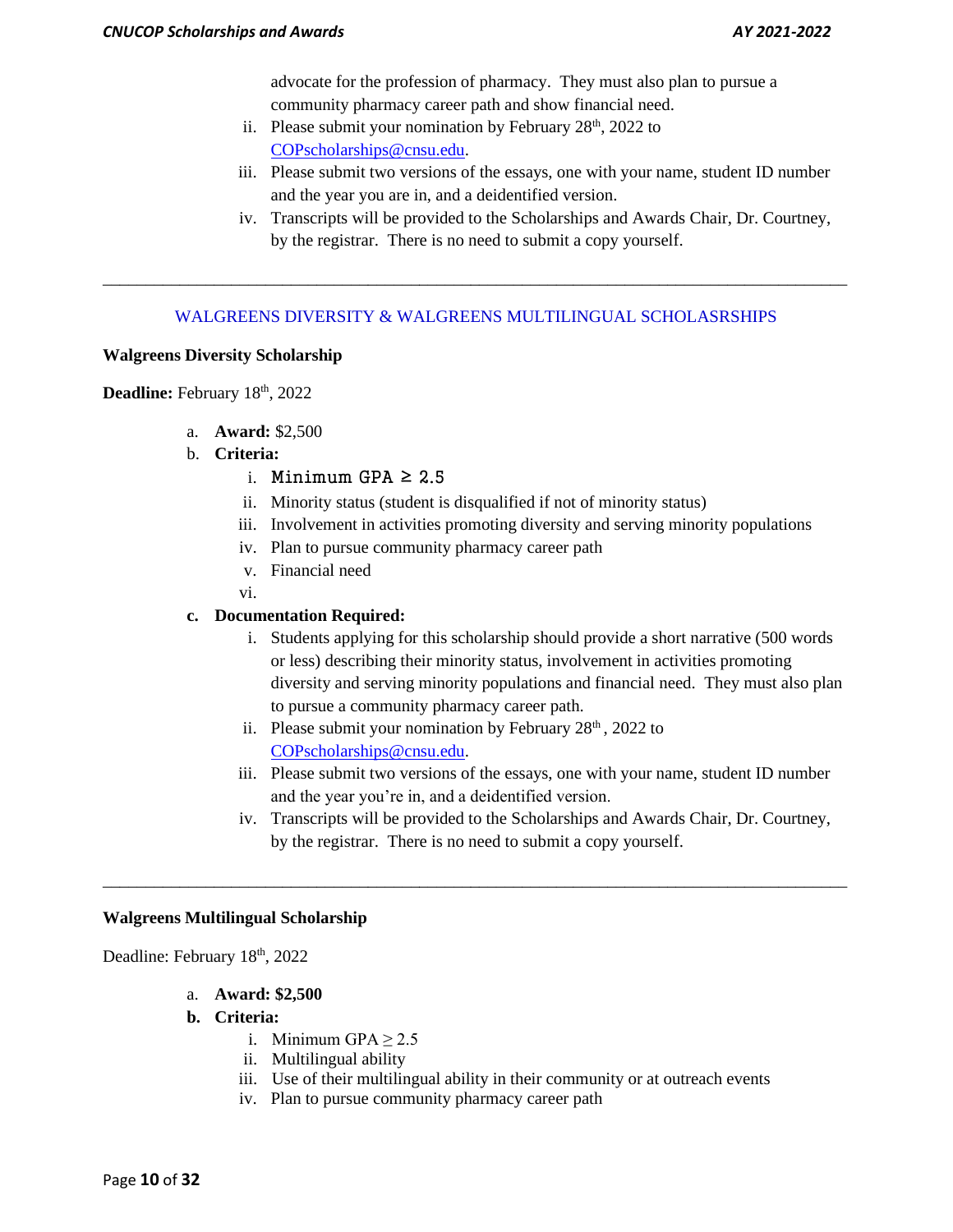# **c. Documentation Required:**

- i. Students applying for this scholarship should provide a short narrative (500 words or less) describing their multilingual ability, use of their multilingual abilities in their community or at outreach events, and financial need. They must also plan to pursue a community pharmacy career path.
- ii. Please submit your nomination by February  $28<sup>th</sup>$ ,  $2022$  to [COPscholarships@cnsu.edu.](mailto:COPscholarships@cnsu.edu)
- iii. Please submit two versions of the essays, one with your name, student ID number and the year you are in, and a deidentified version.
- d. Transcripts will be provided to the Scholarships and Awards Chair, Dr. Courtney, by the registrar. There is no need to submit a copy yourself.

# **P4 ONLY SCHOLARSHIPS & AWARDS**

\_\_\_\_\_\_\_\_\_\_\_\_\_\_\_\_\_\_\_\_\_\_\_\_\_\_\_\_\_\_\_\_\_\_\_\_\_\_\_\_\_\_\_\_\_\_\_\_\_\_\_\_\_\_\_\_\_\_\_\_\_\_\_\_\_\_\_\_\_\_\_\_\_\_\_\_\_\_\_\_\_\_\_\_\_\_

\* Please note, P4 students are also eligible to apply for scholarships available through the Northern California Education Foundation.

Viatris Excellence in Pharmacy Award (Deadline: February 18<sup>th</sup>, 2022)

**Award:** \$250 honorarium for educational materials, certificate and an engraved pharmacy photo

# **Criteria:**

- 1. Student must be a current P4 in the top 25% of the class
- 2. Student must demonstrate high professional motivation, unique ability to communicate drug information, and the intent to enter practice upon graduation
- 3. Student must have earned an "A" grade in the Drug Information Course

## **Documentation Required:**

- a. Cover letter including name of scholarship you are applying to, along with student name and ID number, pharmacy class
- b. Brief statement of plans upon graduation (no greater than 500 words); please remember to provide a de-identified copy as well
- c. Transcripts will be provided to the Scholarships and Awards Chair, Dr. Courtney, by the registrar. There is no need to submit a copy yourself.

# **EXTERNAL SCHOLARSHIPS & AWARDS**

\_\_\_\_\_\_\_\_\_\_\_\_\_\_\_\_\_\_\_\_\_\_\_\_\_\_\_\_\_\_\_\_\_\_\_\_\_\_\_\_\_\_\_\_\_\_\_\_\_\_\_\_\_\_\_\_\_\_\_\_\_\_\_\_\_\_\_\_\_\_\_\_\_\_\_\_\_\_\_\_\_\_\_\_\_\_\_

## **CSHP: John J. Carbone Memorial Scholarship**

**Deadline:** June 30<sup>th</sup>

**Website:** <https://www.cshp.org/page/Scholarships>

**Award:** \$2,500 for one individual

# **Eligibility:**

- b. Applicants must be a full-time pharmacy student enrolled in a California school or college of pharmacy with ACPE accredited programs (candidate or full accreditation status).
- c. Applicants must have completed at least one academic year in their professional pharmacy program at the time the Scholarship is awarded.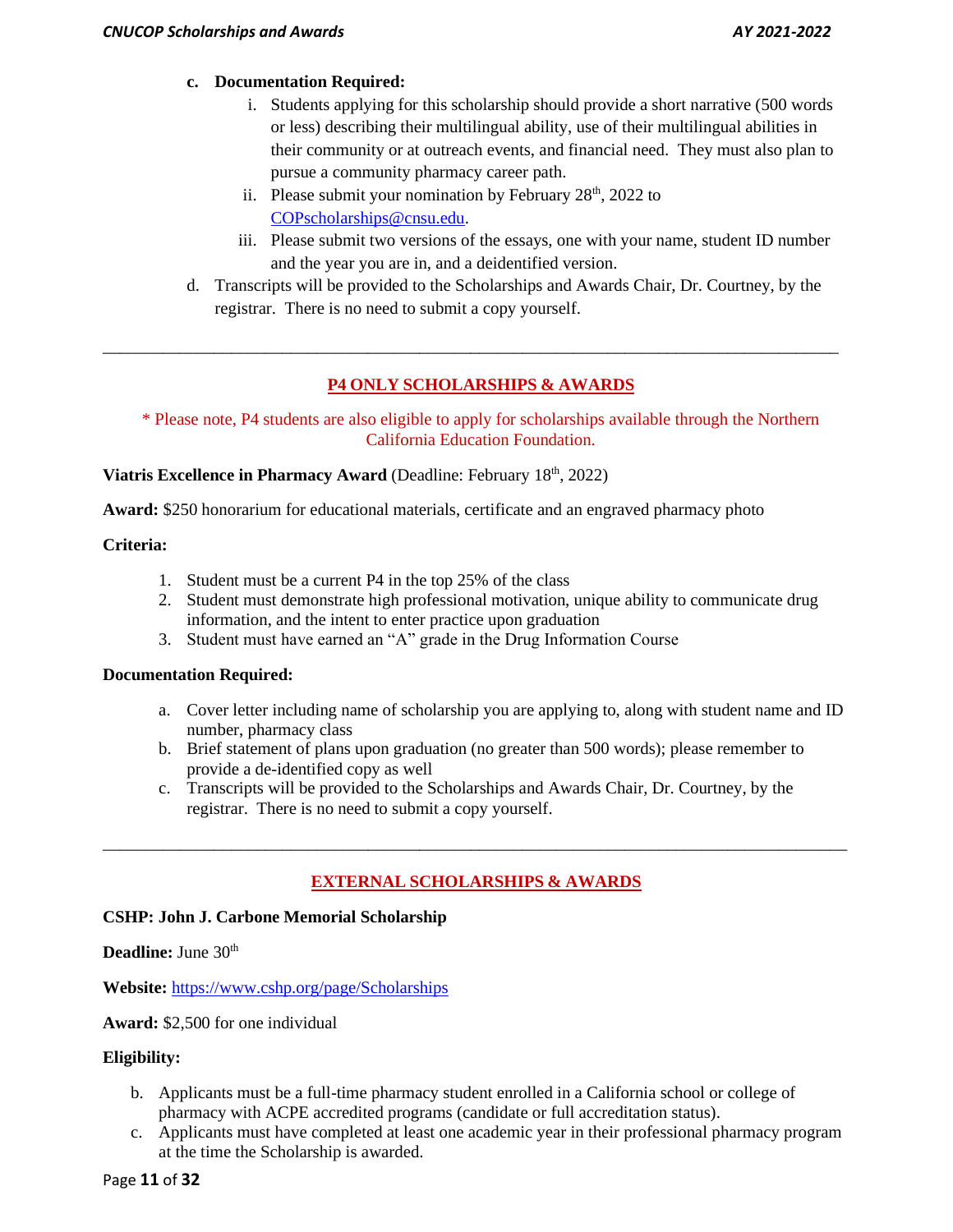- d. Applicants must be in good academic standing as validated by the office of Student Affairs at the time of submitting the application.
- e. Applicants must be full time students at the time of the *presentation* of the award.
- f. Applicants must be CSHP members in good standing.
- g. Students who have received this award or the Joseph H. Beckerman Memorial Scholarship in the past are not eligible to apply.
- h. Students may only apply for one of the Scholarships awarded by the Foundation each year. We will not accept applications for more than one program scholarship.

# **Criteria:**

Criteria for the Scholarship will be used in the recipient selection process. Applicants will be evaluated based on the following evenly weighed criteria:

- *1. Health-System Pharmacy Achievement:* Evidence of interest, achievement and/or leadership in *health-system pharmacy leadership* as demonstrated by academic coursework, work experience, professional achievement(s) in hospital/health-system rotations, completion of research projects related to pharmacy and or management, commitment to service, and mentoring of others.
- *2. Professional Organization Leadership:* Evidence of involvement, demonstrated accomplishments, and leadership position(s) held in CSHP and/or other student professional organizations and/or community service.
- *3. Personal Leadership Attributes:* The applicant will provide a reference who can attest to the applicant's leadership experience and qualities. The reference should include contact information.
- *4. Essay:* The following criteria will be evaluated: content, originality, grammar, clearness of thought, well developed reasoning and effective organization. Applicants must follow the required focus of the essay.

## **Application Requirements & Procedures:**

Submissions must be submitted electronically via our submission portal at [https://www.cshp.org/CarboneScholarship\\_Portal.](https://www.cshp.org/CarboneScholarship_Portal) Letters of Recommendation and Letter in Good Standing are to be submitted separately to [foundation@cshp.org.](mailto:foundation@cshp.org)

- 1. Completed application form
- 2. A resume or curriculum vitae (clearly differentiate between experiential rotations, work experience, and/or volunteer experience).
- 3. An essay of no more than 750 words describing a contemporary issue impacting health-system pharmacy management/leadership and the perceived role of the applicant in helping to address that issue.
- 4. A reference who can attest to the applicant's leadership experiences and qualities. Contact information for the reference must be included. Email to: [foundation@cshp.org](mailto:foundation@cshp.org)
- 5. The Letter of Good Standing from the applicant's school/college Office of Student Affairs must be signed by the concerned authority and submitted directly by the Office of Student Affairs to the Foundation submission portal.

\_\_\_\_\_\_\_\_\_\_\_\_\_\_\_\_\_\_\_\_\_\_\_\_\_\_\_\_\_\_\_\_\_\_\_\_\_\_\_\_\_\_\_\_\_\_\_\_\_\_\_\_\_\_\_\_\_\_\_\_\_\_\_\_\_\_\_\_\_\_\_\_\_\_\_\_\_\_\_\_\_\_\_\_\_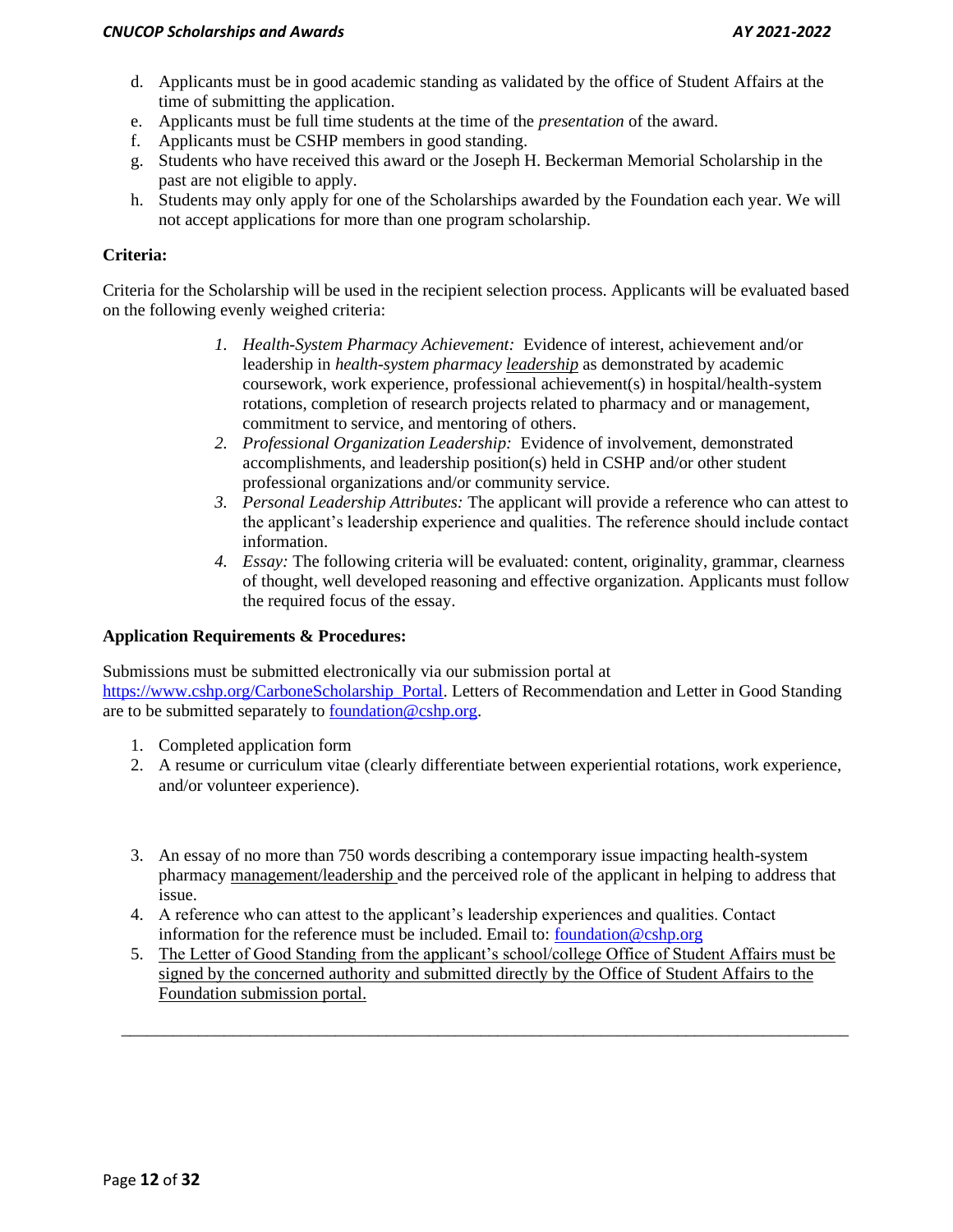# **CSHP: Joseph H. Beckerman Memorial Scholarship**

**Deadline:** June 30<sup>th</sup>

**Website:** [http://www.cshp.org/?page=F\\_JBScholarship](http://www.cshp.org/?page=F_JBScholarship) 

**Award:** \$2,500 for one individual

# **Eligibility:**

- Applicants must be a full-time pharmacy student enrolled in a California school or college of pharmacy with ACPE accredited programs (candidate or full accreditation status).
- Applicants must have completed at least one academic year in their professional pharmacy program at the time the Scholarship is awarded.
- Applicants must be in good academic standing as validated by the office of Student Affairs at the time of submitting the application.
- Applicants must be full time students at the time of the *presentation* of the award.
- Applicants must be CSHP members in good standing.
- Students who have received this award or the Joseph H. Beckerman Memorial Scholarship in the past are not eligible to apply.
- Students may only apply for one of the Scholarships awarded by the Foundation each year. We will not accept applications for more than one program scholarship.

# **Criteria:**

Criteria for the Scholarship will be used in the recipient selection process. Applicants will be evaluated based on the following evenly weighed criteria:

- *1. Health-System Pharmacy Practice Achievement:* Evidence of interest, achievement and/or leadership in *health system pharmacy practice* as demonstrated by work experience, professional achievement in hospital/health-system rotations, commitment to service, completion of research projects related to pharmacy practice, and/or other special projects and professional accomplishments.
- *2. Clinical Skills to Improve Patient Outcomes:* Examples of the applicants' clinical skills in demonstrating improved patient outcomes. The applicant will provide a reference who can attest to the applicant's clinical skills knowledge and experience in demonstrating improved patient outcomes. The reference should include contact information.
- *3. Essay:* The following criteria will be evaluated: content, originality, grammar, clearness of thought, well developed reasoning and effective organization that supports the arguments.

# **Application Requirements & Procedures:**

Submissions must be submitted electronically via our submission portal at [https://www.cshp.org/BeckermanScholarship\\_Portal.](https://www.cshp.org/BeckermanScholarship_Portal) Letters of Recommendation and Letter in Good Standing are to be submitted separately to [foundation@cshp.org.](mailto:foundation@cshp.org)

- 1. Completed application form
- 2. A resume or curriculum vitae (clearly differentiate between experiential rotations, work experience, and/or volunteer experience).
- 3. An essay of no more than 750 words describing examples of the applicants' clinical skills in demonstrating improved patient outcomes.
- 4. A reference who can attest to the applicant's clinical skills knowledge and experience in demonstrating improved patient outcomes. Contact information for the reference must be included.
- 5. All letters of recommendation must be emailed from the individual (not the applicant) directly to [foundation@cshp.org](mailto:foundation@cshp.org)
- 6. The Letter of Good Academic Standing from the applicant's school/college Office of Student Affairs must be signed by the concerned authority and submitted directly by the Office of Student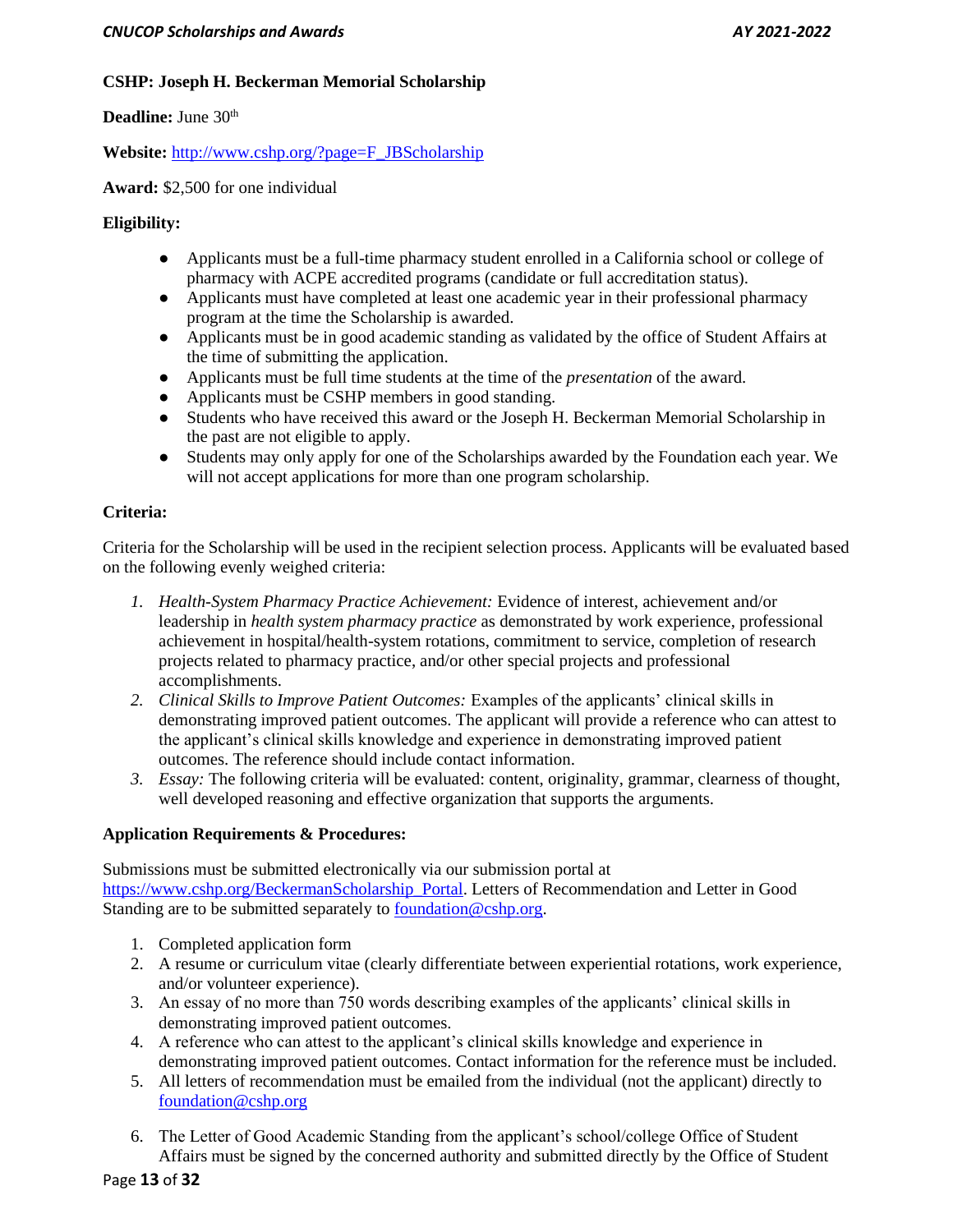Affairs to the Foundation submission portal.

#### **Sacramento Valley Pharmacists Association Leadership Scholarship (SVPhA)**

**Deadline:** November 16<sup>th</sup>, 2021

**Website:** <https://cpha.com/wp-content/uploads/2019/05/SVPHA-Scholarship.pdf>

**Award**: 3 scholarships: Each up to \$750 **Eligibility:**

#### • Current enrollment in a California Doctor of Pharmacy Program

**\_\_\_\_\_\_\_\_\_\_\_\_\_\_\_\_\_\_\_\_\_\_\_\_\_\_\_\_\_\_\_\_\_\_\_\_\_\_\_\_\_\_\_\_\_\_\_\_\_\_\_\_\_\_\_\_\_\_\_\_\_\_\_\_\_\_\_\_\_\_\_\_\_\_\_\_\_\_\_\_\_\_\_\_\_\_\_**

- Be in good academic standing
- Up to four scholarships may be given to students which have resided in least 2 years in the Sacramento Valley. (El Dorado, Nevada, Placer, Sacramento, Yolo, Yuba, Sutter, or Colusa counties)
- Up to one scholarship may be given with no local residency requirement. An interview may be required

## **Application Requirements:**

- o Application Form
- o Current Transcript (Unofficial transcript is acceptable)
- o One Letter of Recommendation
- o Scholarship Essay Prompt (Choose one):
	- If you received a \$1000 grant to initiate any pharmacy project, this may be related to an existing project that you can expand on or a new idea, what steps would you take to ensure your project was sustainable for years to come without additional funds? Give as much detail as possible with a breakdown on cost, and forecast of the impact it will have on the community.

### **OR**

- In alignment with the CPhA goal of expanding the knowledge and skills of pharmacy professionals, where do you see valuable opportunities for the development of pharmacy students and practitioners? How have you personally made efforts to expand your educational experiences?
- o Full Curriculum Vitae including:
	- Local, State, or National Pharmacy Association activities or meetings
	- Student Leadership activities, events, and positions
	- **•** Community outreach involvement
	- Work experience in a pharmacy

Email all documents to [sacvalleypha@gmail.com.](mailto:sacvalleypha@gmail.com)

#### **Alaska Pharmacists Association: Francis C. Bowden Memorial Scholarship**

\_\_\_\_\_\_\_\_\_\_\_\_\_\_\_\_\_\_\_\_\_\_\_\_\_\_\_\_\_\_\_\_\_\_\_\_\_\_\_\_\_\_\_\_\_\_\_\_\_\_\_\_\_\_\_\_

**Deadline:** Scholarship applications are now being accepted! Deadline for submissions is November 30, 2021, with notifications made in December, and award checks written to schools in January 2021.

**Website:** <https://alaskapharmacy.org/resources/scholarships/>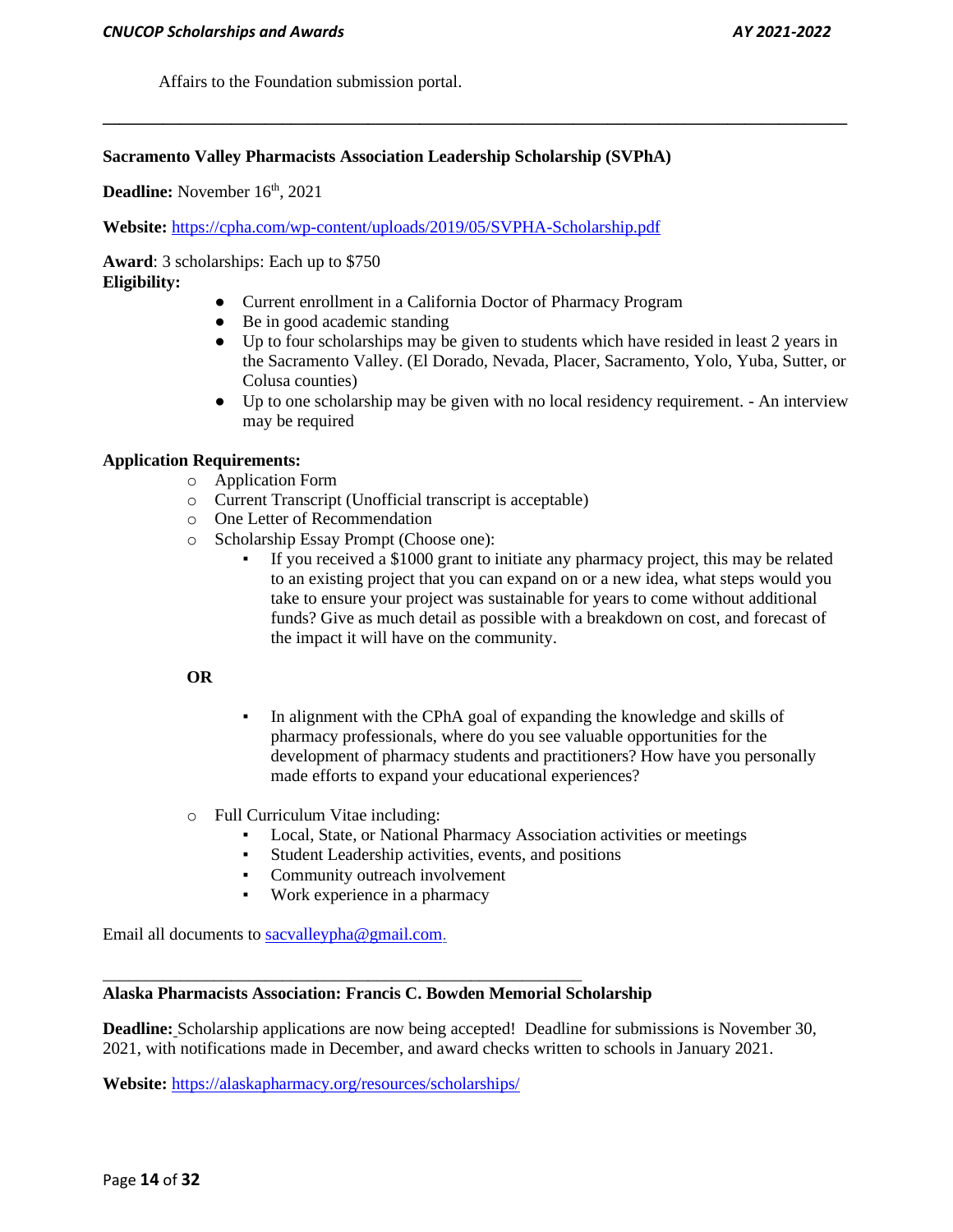#### *CNUCOP Scholarships and Awards AY 2021-2022*

## **Award:**

1. \$1500 to Students who are Alaska residents and enrolled in a Professional Pharmacy program at an ACPE accredited school of pharmacy will be eligible to apply for this award.

**Purpose:** The purpose of the AKPhA Scholarship is to assist Alaskan students in completing their course of study in Pharmacy.

**Eligibility:** You must be an Alaskan resident who has completed pre-pharmacy courses of study and have been accepted into a Professional Pharmacy program at an ACPE accredited School of Pharmacy.

**Selection:** Selected members of the Alaska Pharmacists Association will evaluate applicants on the following criteria:

- 1. Academic Achievements
- 2. Personal Qualities
- 3. (2) Letters of Recommendation
- 4. Completeness of the Application
- 5. Financial Need

**Instructions:** It is the applicant's responsibility to see that all supporting documents are submitted in one package or online in the order noted below.

- 1. Application form
- 2. Official School Transcript
- 3. Letters of recommendation
- 4. Personal statement

Online applications can be accessed at:<https://alaskapharmacy.org/resources/scholarships/>

Letters of recommendation can be emailed to [akphrmcy@alaska.net](mailto:akphrmcy@alaska.net) if the reference prefers, with the student name in the topic line.

If mailing, send completed application to the following address. Please DO NOT require a delivery confirmation signature since staff may not be available for deliveries.

Alaska Pharmacists Association c/o Scholarship Chairman 203 W. 15th Ave. Suite # 100 Anchorage, Alaska 99501

The Scholarship award will be announced at the AKPhA Annual Convention. Applicants will be notified of their status in December. No prior acknowledgements are made to applicants and all notifications are final. The winner of the scholarship will be required to submit an article to be published in the quarterly "The Alaska Pharmacy Newsletter," by April of the award year, addressing the current trends in pharmacy.

\_\_\_\_\_\_\_\_\_\_\_\_\_\_\_\_\_\_\_\_\_\_\_\_\_\_\_\_\_\_\_\_\_\_\_\_\_\_\_\_\_\_\_\_\_\_\_\_\_\_\_\_\_\_\_\_\_\_\_\_\_\_\_\_\_\_\_\_\_\_\_\_\_\_\_\_\_\_\_\_\_\_\_\_\_\_\_

## **Pharmacist Mutual Scholarship**

**Deadline**: December 1, 2021

**Website**: https://phmic.com/scholarship/

**Award Description**: This scholarship is sponsored by the Pharmacists Mutual. This award provides \$2,500 each and up to \$50,000 in scholarships may be awarded annually. This program acknowledges students interested in serving in an independent or small chain community pharmacy, or in an underserved geographic area.

Page **15** of **32**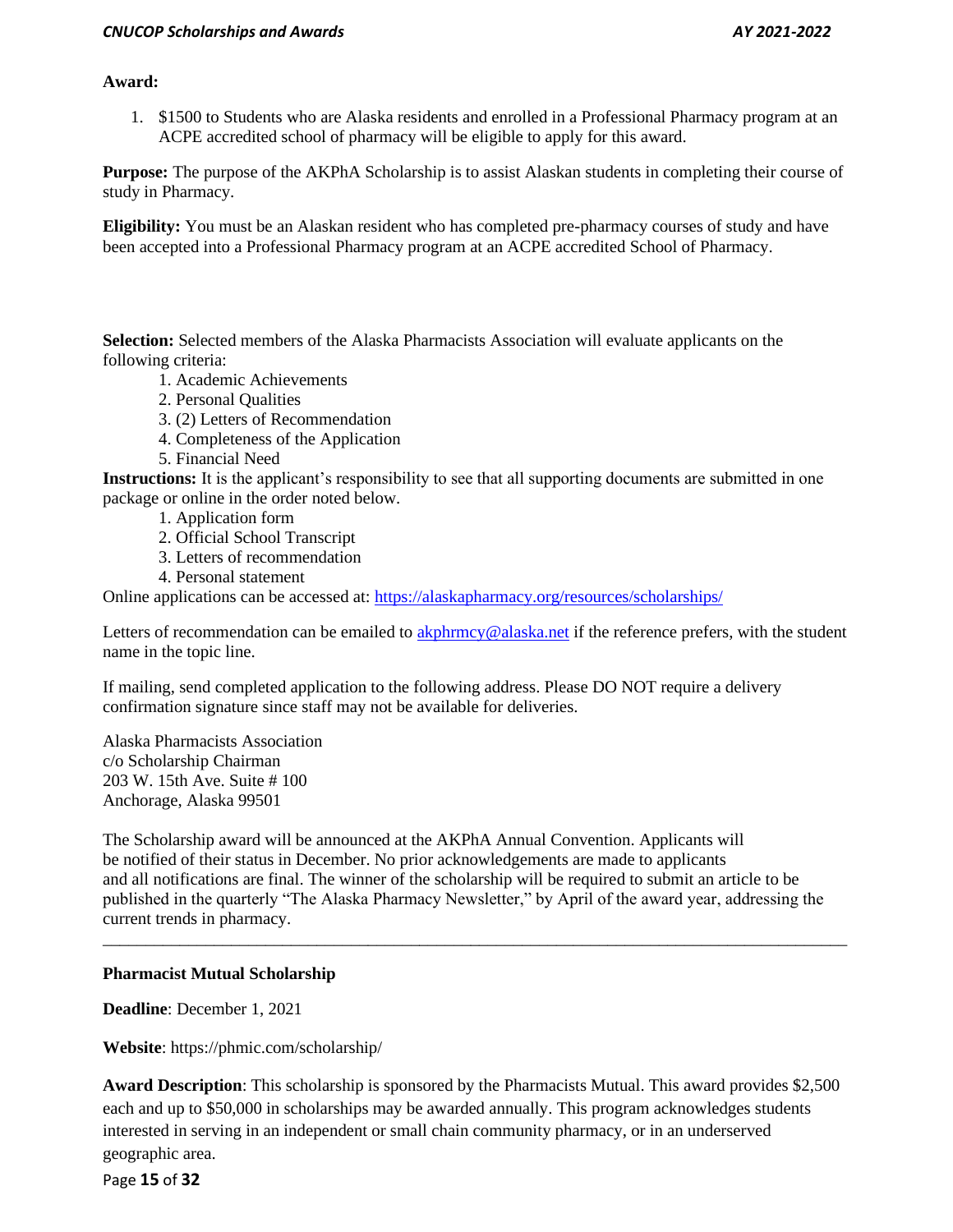# **Eligibility Requirements**:

To be eligible to apply for the 2022-2023 Pharmacists Mutual Community Pharmacy Scholarship, students must meet the following criteria:

- a. Be a current P2 or P3 pharmacy student that will be a P3 or P4 pharmacy student in the 2022-2023 academic year.
- b. Eligible students must plan to practice in one of the following settings:
	- a. An independent or small chain community pharmacy
	- b. An underserved geographic area or cultural community, preferably in an independent or small chain community pharmacy
- c. Interested students must submit an electronic application, college transcript, letter of recommendation from a faculty member or advisor, and an essay describing their interest in practicing in an independent or small chain community setting, or in an underserved community.
	- a. Their essay should describe steps they have taken to prepare themselves for their chosen practice setting.
- d. The application window will open in October 1, 2021.

# **Get Up! Get Active! (Financial Literacy)**

**Purpose of Award**: To encourage students to encourage students to increase their financial literacy skills and adopt positive habits for managing their personal finances both in college and beyond.

\_\_\_\_\_\_\_\_\_\_\_\_\_\_\_\_\_\_\_\_\_\_\_\_\_\_\_\_\_\_\_\_\_\_\_\_\_\_\_\_\_\_\_\_\_\_\_\_\_\_\_\_\_\_\_\_\_\_\_\_\_\_\_\_\_\_\_\_\_\_\_\_\_\_\_\_\_\_\_\_\_\_\_\_\_

**Deadline**: December 31st, 2021

**Website**: getupgetactive.org/scholarship/

# **Award Description**: \$1,000

# **Eligibility Requirements**:

To be eligible to apply for this award, all of the following must apply:

- 2. Applicants must be current high school or college students age 15 or older.
- 3. Applicants must be committed to increasing their financial literacy skills and adopt positive habits for current college, graduate school or adult learners.
- 4. Award can be used at any college to study any major as well as for books and living expenses.

## **Soroptimist Scholarship**

**Deadline:** Check back for more information Spring 2022; usually August 1st to November 15th every year

**\_\_\_\_\_\_\_\_\_\_\_\_\_\_\_\_\_\_\_\_\_\_\_\_\_\_\_\_\_\_\_\_\_\_\_\_\_\_\_\_\_\_\_\_\_\_\_\_\_\_\_\_\_\_\_\_\_\_\_\_\_\_\_\_\_\_\_\_\_\_\_\_\_\_\_\_\_\_\_\_\_\_\_\_**

**Website:** <https://soroptimistsacramento.com/awards-scholarships> an[d https://www.soroptimist.org/our](https://www.soroptimist.org/our-work/live-your-dream-awards/apply-for-the-live-your-dream-awards.html)[work/live-your-dream-awards/apply-for-the-live-your-dream-awards.html](https://www.soroptimist.org/our-work/live-your-dream-awards/apply-for-the-live-your-dream-awards.html)

# **Eligibility: You are eligible to apply for the Soroptimist** *Live Your Dream Awards* **if you are a woman who:**

- 1. Provides the primary financial support for yourself and your dependents. Dependents can include children, spouse, partner, siblings and/or parents.
- 2. Has financial need.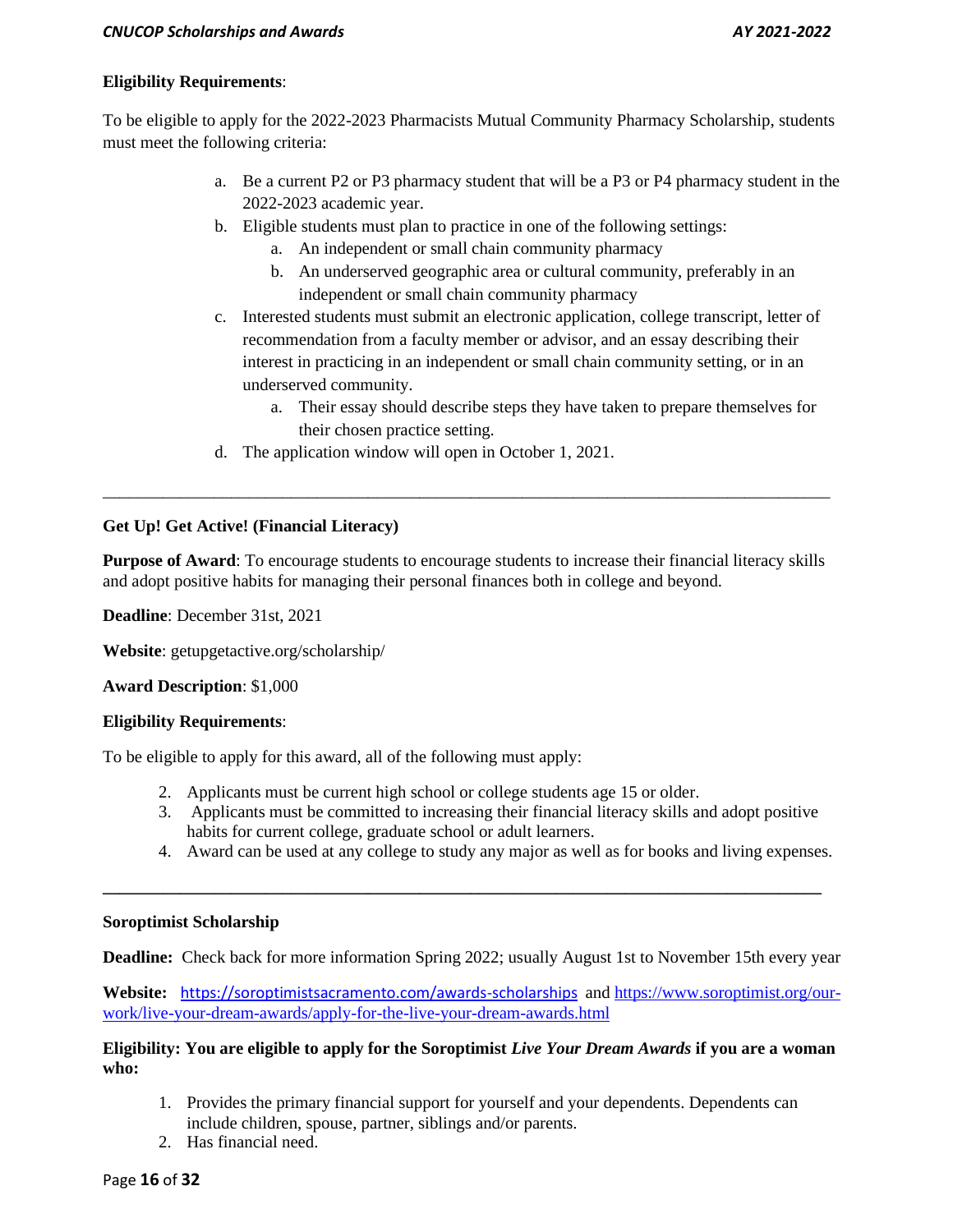- 3. Is enrolled in or has been accepted to a vocational/skills training program or an undergraduate degree program.
- 4. Is motivated to achieve your education and career goals.
- 5. Resides in one of Soroptimist International of the Americas' member countries/territories (Argentina, Bolivia, Brazil, Canada, Chile, Colombia, Ecuador, Guam, Japan, Korea, Mexico, Northern Mariana Islands, Palau, Panama, Paraguay, Peru, Philippines, Puerto Rico, Taiwan, United States of America, Venezuela).
- 6. Has not previously been the recipient of a Soroptimist *Women's Opportunity* or *Live Your Dream Award*.
- 7. Does not have a graduate degree.
- 8. Is not a Soroptimist member, an employee of Soroptimist International of the Americas or immediate family of either.

\_\_\_\_\_\_\_\_\_\_\_\_\_\_\_\_\_\_\_\_\_\_\_\_\_\_\_\_\_\_\_\_\_\_\_\_\_\_\_\_\_\_\_\_\_\_\_\_\_\_\_\_\_\_\_\_\_\_\_\_\_\_\_\_\_\_\_\_\_\_\_\_\_\_\_\_\_\_\_\_\_\_

# **Tylenol Future Care Scholarship**

**Deadline:** July 1<sup>st</sup>, 2021 at 11:59pm (application open every May)

**Website:** <https://www.tylenol.com/news/scholarship>

## **Award:**

- Ten (10) \$10,000 scholarships will be awarded annually and are not renewable.
- Twenty-five (25) \$5,000 scholarships will be awarded annually and are not renewable.
- $\bullet$  The scholarships will be applied to tuition, fees, and books, supplies & equipment required for a full-time course load.
- Institutions must be accredited, nonprofit colleges/universities in the United States

# **Eligibility:**

Applicants must meet all of the following criteria to be eligible for this scholarship:

- Be a resident of the 50 United States, Puerto Rico or the District of Columbia.
- Be a graduate student or be a college senior who will be enrolling in graduate school during the 2020-21 Academic year.
- Provide proof of enrollment to a graduate program in medical school, nursing, and/or pharmacy.
- Have one or more years of school remaining.

*Scholarships will be awarded to students and practitioners who are seeking a degree to actively treat patients. Employees of Johnson & Johnson Consumer Inc., McNeil Consumer Healthcare Division, ISTS, Inc., their affiliates, subsidiaries, advertising and promotion agencies and the families of each are not eligible.*

## **Criteria:**

- i. College GPA
- ii. Academic records in medical school, nursing and/or pharmacy
- iii. Community involvement/volunteer service
- iv. Essay content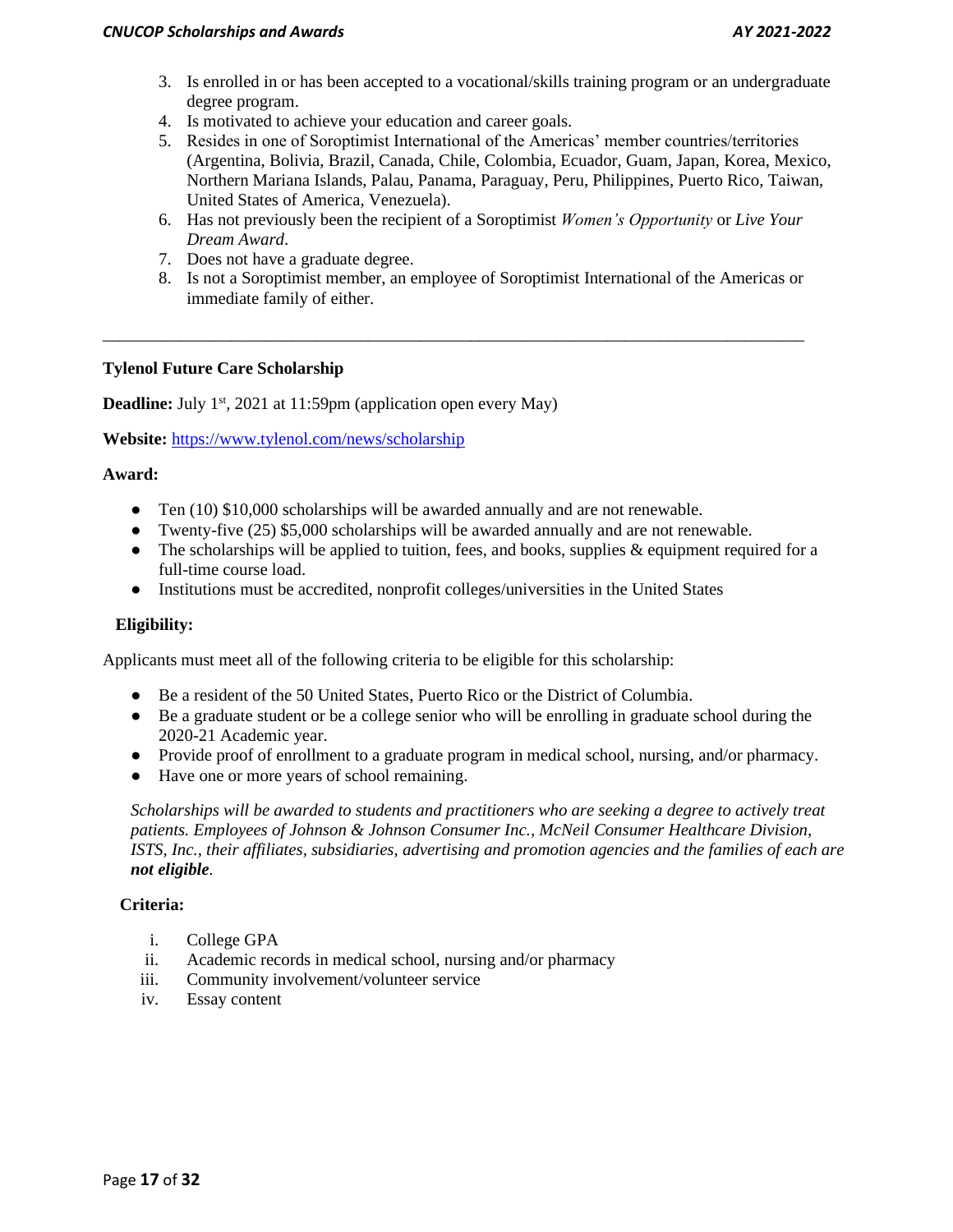## **APhA Foundation Student Scholarship Program**

**Deadline:** 11:59 PM (PST) on Wednesday, December 1st, 2021

#### **Award:**

i. The program recognizes students who choose to invest time into their school's APhA-ASP chapter to help shape the future of the profession while managing the demands of a full-time pharmacy curriculum.

\_\_\_\_\_\_\_\_\_\_\_\_\_\_\_\_\_\_\_\_\_\_\_\_\_\_\_\_\_\_\_\_\_\_\_\_\_\_\_\_\_\_\_\_\_\_\_\_\_\_\_\_\_\_\_\_\_\_\_\_\_\_\_\_\_\_\_\_\_\_\_\_\_\_\_\_\_\_\_\_\_\_\_\_

ii. Applicants will be evaluated on their potential to become leaders for the profession of pharmacy, as demonstrated by involvement in school and community activities, and academic performance.

#### **Criteria:**

- **1. Complete at least one academic year** in the professional sequence of courses.
- 2. Earn a **cumulative grade point average of at least 2.75** on a 4.0 scale (or equivalent grading system) in professional coursework during pharmacy school.
- 3. Be an **active member in the APhA Academy of Student Pharmacists** (APhA-ASP). The applicant must show active participation in his or her chapter's activities but is not required to hold a leadership position.
- 4. Submit a **transcript** to verify your GPA. An unofficial transcript in PDF or Word format is acceptable.
- **5. Two letters of recommendation** one from a **college official or faculty member** who can speak to the applicant's leadership and involvement in APhA-ASP and one from **non-academic reference (i.e. pharmacist-employer, community service contact, pharmacy association or other membership association representative)** addressing the applicant's strengths in areas not involving academics or APhA-ASP involvement. Recommenders must submit the letters directly in OpenWater (application portal) in either .doc or .pdf format. Once applicants have entered the names and email addresses of the recommenders, they will receive an email prompting them to submit a letter of recommendation. It is the **student's responsibility** to ensure that these letters are submitted in OpenWater by the December 1<sup>st</sup> deadline.
- 6. Submit **current résumé or CV.**
- 7. Submit a **bulleted list of pharmacy and non-pharmacy related activities** that demonstrate community involvement and leadership skills. Please note activities for which academic credit was received.
- 8. Submit an **essay of no more than 500 words** addressing the following prompt:

*You will experience obstacle throughout your pharmacy career that will require you to seize your moment. Pleas*e *describe one setback that you have experienced as a student pharmacists, how you overcame that setback, and how the experience will impact your approach to patient care.*

9. Previous APhA Foundation Student Scholarship recipients are not eligible; however, previous applicants are welcome to reapply.

## **Website:**

- a. Note this program offers a number of different scholarships with different names, visit the website to apply for each
- b. <https://www.aphafoundation.org/student-scholarship-program>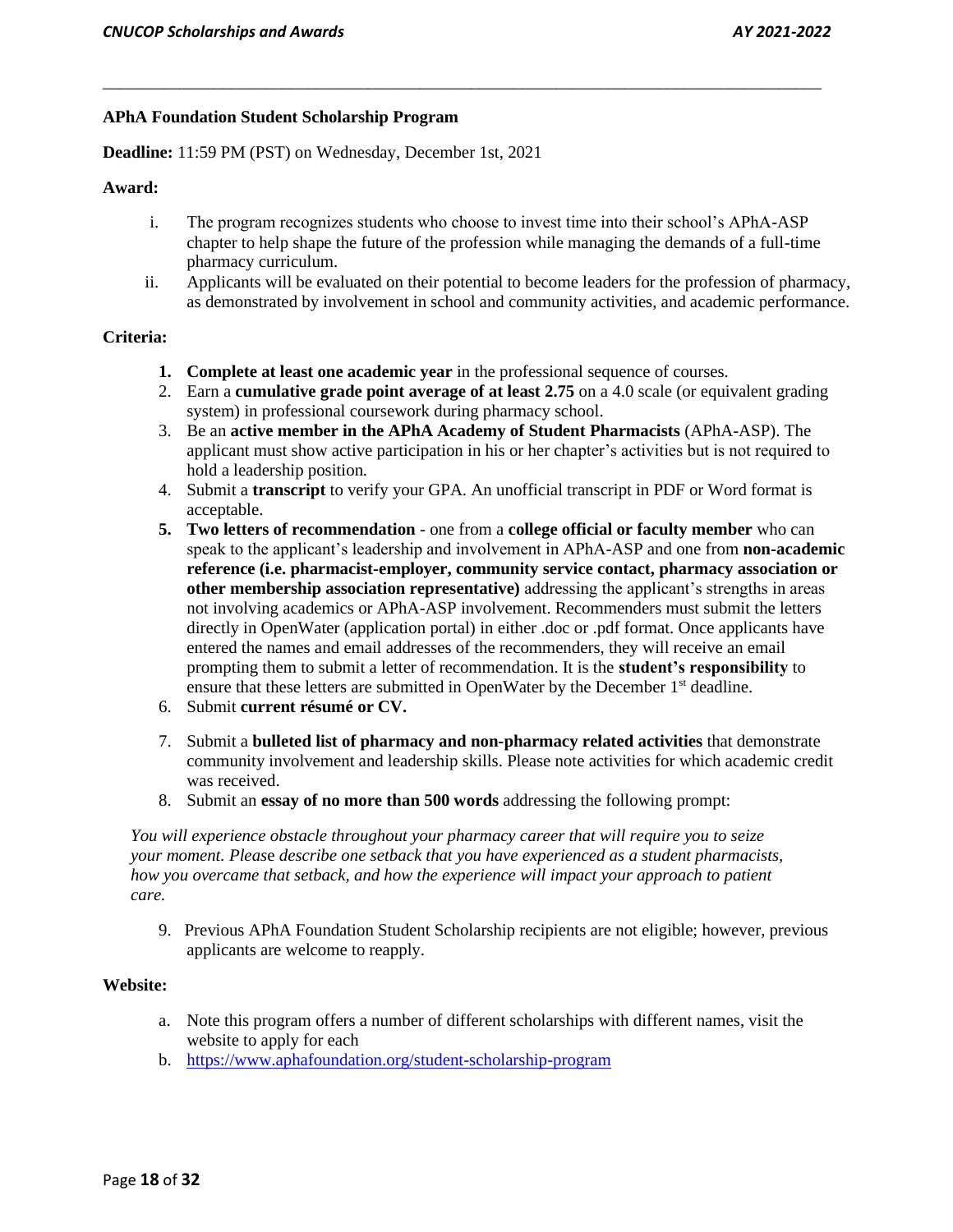### **National Hispanic Health Foundation**

Deadline: September 24<sup>th</sup>, 2021

#### **Award:**

- a. Each scholarship is worth \$1,000
- b. Up to 20 students receive a scholarship each year
- c. In 2004, NHHF established the National Hispanic Health Professional Student Scholarship program and its first Gala in New York City for medical, nursing, dental, public health, and pharmacy and health policy students with outstanding academic records, leadership, and who are committed to serving Hispanics.

\_\_\_\_\_\_\_\_\_\_\_\_\_\_\_\_\_\_\_\_\_\_\_\_\_\_\_\_\_\_\_\_\_\_\_\_\_\_\_\_\_\_\_\_\_\_\_\_\_\_\_\_\_\_\_\_\_\_\_\_\_\_\_\_\_\_\_\_\_\_\_\_\_\_\_\_\_\_\_\_\_\_\_\_\_\_\_

#### **Scholarship Criteria:**

- Eligible students must be enrolled full time for the 2020-2021 academic year
- Affinity for the health of Hispanic communities
- Participation in NHHF Scholars Alumni activities
- US Citizenship, permanent residency or DACA required
	- o GPA required
- Application usually opens in March
	- a. REQUIRED SUPPORTING DOCUMENTS:
		- Personal Statement or essay, including career goals (double-spaced, two (2)-page maximum)
		- Current curriculum vitae or resume
		- One (1) letter of recommendation\*
		- Unofficial transcripts\*\*

- Proof of U.S. Citizenship, Residency, or DACA status (i.e., passport, birth certificate, naturalization certificate, driver's license, or Form I-797C). Please blackout any sensitive information before submitting your proof of residency.

\*If your reference prefers that he/she submit the letter of recommendation to NHHF, please have them either mail or email the letter. The letter MUST BE RECEIVED by the application deadline, NOT by postmark date.

**Additional Information:** Applicants should have exceptional academic performance, documented leadership activities, and have a commitment to a career providing healthcare services to the Hispanic community in the US. [https://www.nhmafoundation.org/the-hispanic-health-professional-student](https://www.nhmafoundation.org/the-hispanic-health-professional-student-scholarship)[scholarship](https://www.nhmafoundation.org/the-hispanic-health-professional-student-scholarship)

\_\_\_\_\_\_\_\_\_\_\_\_\_\_\_\_\_\_\_\_\_\_\_\_\_\_\_\_\_\_\_\_\_\_\_\_\_\_\_\_\_\_\_\_\_\_\_\_\_\_\_\_\_\_\_\_\_\_\_\_\_\_\_\_\_\_\_\_\_\_\_\_\_\_\_\_\_\_\_\_\_\_\_\_\_\_\_

#### **SVMDPA Scholarship**

**Deadline:** September 30th, 2021

**Award:** \$1000 to one (1) Vietnamese College Student (must be a US citizen)

#### **Scholarship Criteria:**

Vietnamese College Student (must be a US citizen) with either one of the below criteria: o Currently attending college and/or university in Sacramento, Placer, Yolo or San Joaquin county. o A student originally from the Sacramento, Placer, Yolo or San Joaquin county attending college and/or university outside Sacramento, Placer, Yolo or San Joaquin.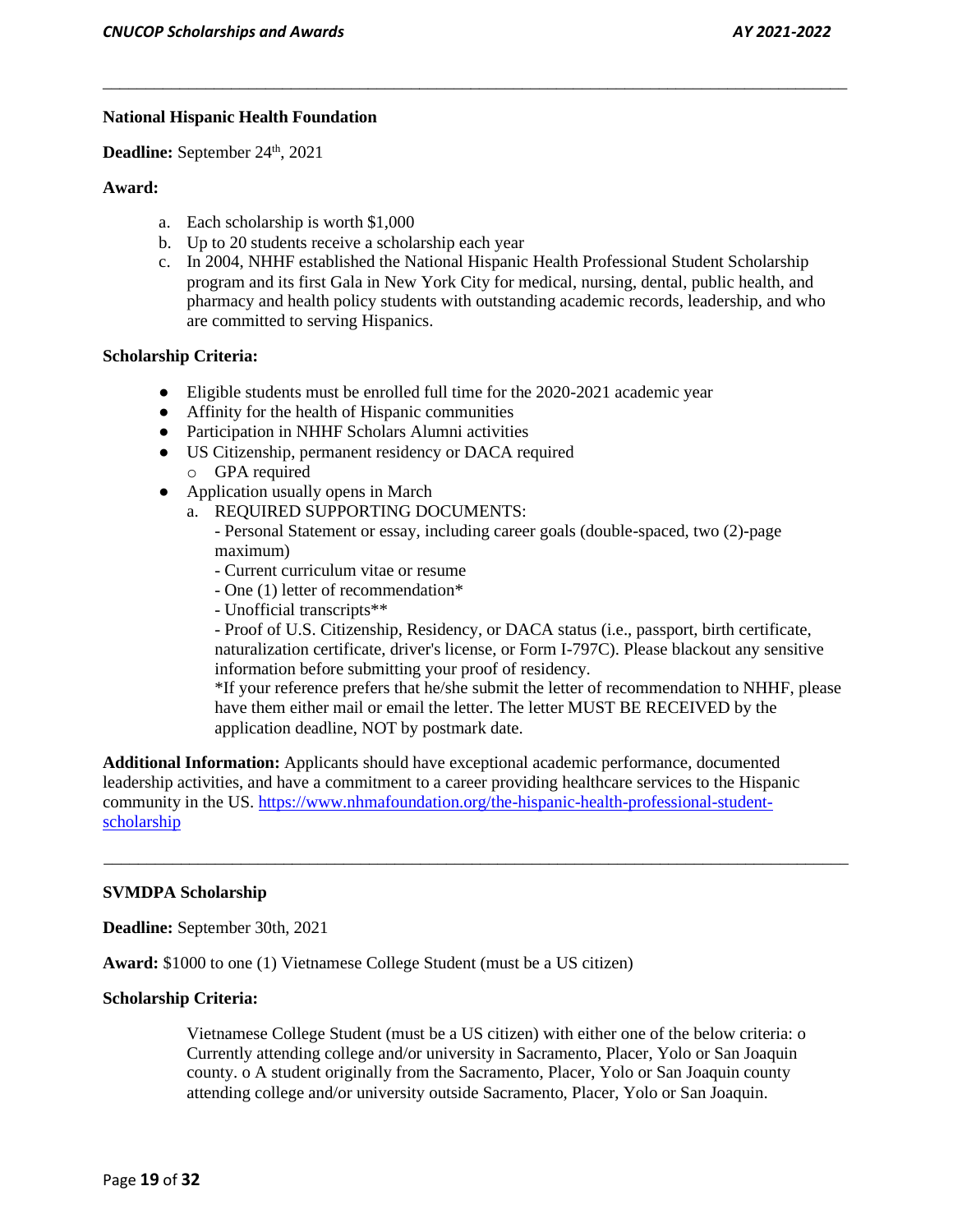Official Transcripts required. Good academic standing (minimum of 3.0 out of 4.0 GPA) with Financial Need. c/o Send official Transcripts to: c/o Phuong-Tan Nguyen-Ha, Pharm.D., BCPPS YND Scholarship Committee 9575 Laguna Springs Dr. #102 Elk Grove, CA 95757

Is not related or affiliated with any current or past YND member.

Acceptance letter from a professional school sent as a PDF file.

Two letters of recommendation sent as a PDF file.

A 250-word max essay why the student is interested in the chosen field. Please attached essay in PDF form and include applicant name as part of the file name.

A current Curriculum Vitae.

Phone or FaceTime interview may be required during the final selection process.

#### **Additional Information:**

All scholarship applications and all accompanying requirements are to be completed and submitted as a PDF file to [SVMDPA.Admin@SVMDPA.org](mailto:SVMDPA.Admin@SVMDPA.org) (PDF application available on website [https://svmdpa.org/scholarship-details/2019-2020-scholarships/\)](https://svmdpa.org/scholarship-details/2019-2020-scholarships/).

\_\_\_\_\_\_\_\_\_\_\_\_\_\_\_\_\_\_\_\_\_\_\_\_\_\_\_\_\_\_\_\_\_\_\_\_\_\_\_\_\_\_\_\_\_\_\_\_\_\_\_\_\_\_\_\_\_\_\_\_\_\_\_\_\_\_\_\_\_\_\_\_\_\_\_\_\_\_\_\_\_\_\_\_\_\_\_

Please include applicant's last name as part of all file names.

## **American College of Healthcare Executives Scholarship**

**Deadline:** March 31, 2021

**Award:** Each scholarship is worth \$5,000

#### **Scholarship Criteria:**

- 1. Each year, the American College of Healthcare Executives offers up to a combined total of 15 Albert W. Dent and Foster G. McGaw Graduate Student Scholarships valued at \$5,000 each to students in the final year of a full-time healthcare management graduate program.
- 2. Students enrolled in their final year of a healthcare management program (dual PharmD Public Health or PharmD MBA, Healthcare Admin)
- 3. Minority Students only for Albert W. Dent Scholarship
- 4. Expected graduation date between Sept. 1, 2020 and Aug.31, 2021

**Additional Information:** Each award may have its own individual criteria. For additional information, please visit [https://www.ache.org/about-ache/news-and-awards/dent-and-mcgaw-graduate-student](https://mail.cnsu.edu/owa/redir.aspx?C=dCHdA3Vbb5JuO9vp78WxZ18EHMnkVVAqdqZOIiysoGMhr5oAeHDYCA..&URL=https%3a%2f%2fwww.ache.org%2fabout-ache%2fnews-and-awards%2fdent-and-mcgaw-graduate-student-scholarships)[scholarships](https://mail.cnsu.edu/owa/redir.aspx?C=dCHdA3Vbb5JuO9vp78WxZ18EHMnkVVAqdqZOIiysoGMhr5oAeHDYCA..&URL=https%3a%2f%2fwww.ache.org%2fabout-ache%2fnews-and-awards%2fdent-and-mcgaw-graduate-student-scholarships)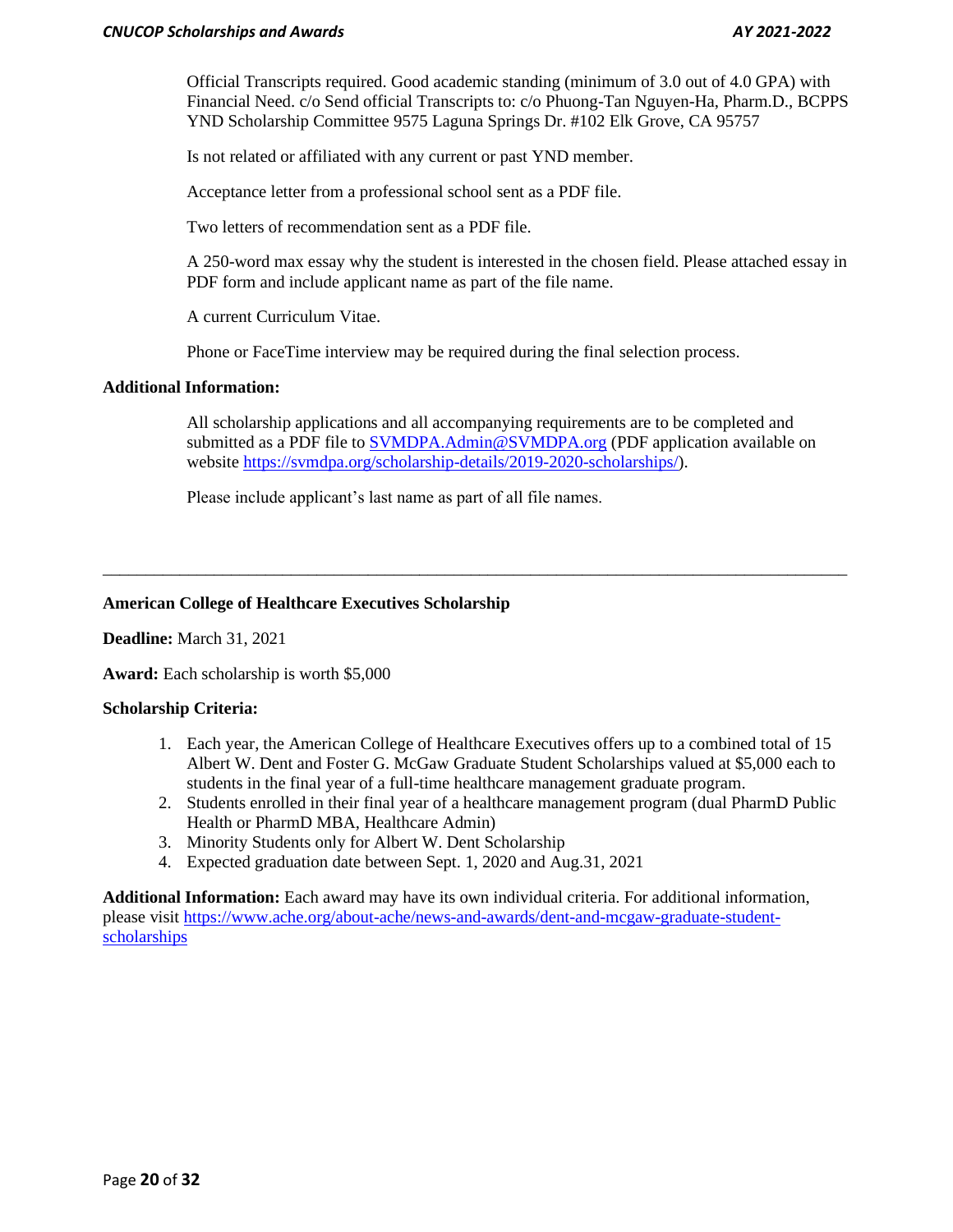# **Aging Matters Scholarship**

**Deadline:** May 15, 2022

**Website**[: https://www.seniorcare.com/scholarship/](https://www.seniorcare.com/scholarship/)

**Award:** Each scholarship is worth \$1,500

### **Eligibility Requirements:**

a. An existing college student or incoming freshman (to be enrolled in the Fall of 2022 in good academic standing)

\_\_\_\_\_\_\_\_\_\_\_\_\_\_\_\_\_\_\_\_\_\_\_\_\_\_\_\_\_\_\_\_\_\_\_\_\_\_\_\_\_\_\_\_\_\_\_\_\_\_\_\_\_\_\_\_\_\_\_\_\_\_\_\_\_\_\_\_\_\_\_\_\_\_\_\_\_\_\_\_\_\_\_\_\_\_\_

- b. A \$1500 scholarship will be given annually to a selected college student that currently cares for an aging loved one, works within the senior community, or intends to pursue a career that will have an impact on the elder population.
- c. Any existing student (or incoming freshman), in good academic standing, at a 2 or 4 year accredited college can apply for this scholarship. And the recipient will demonstrate a unique and admirable understanding and desire to show us that "Aging Matters" to them.
- d. Judging will be based on the submission quality of the application, which will include a short, 1000 word or less essay on why Aging Matters to the applicant.

\_\_\_\_\_\_\_\_\_\_\_\_\_\_\_\_\_\_\_\_\_\_\_\_\_\_\_\_\_\_\_\_\_\_\_\_\_\_\_\_\_\_\_\_\_\_\_\_\_\_\_\_\_\_\_\_\_\_\_\_\_\_\_\_\_\_\_\_\_\_\_\_\_\_\_\_\_\_\_\_\_\_\_\_\_\_

#### **Partners in Pharmacy (PIP)**

**Deadline**: March 15th, 2022

**Website**: ncpafoundation.org/partners

**Award Description:** This scholarship recognizes pharmacy students for their exemplary academic performance, community service, and a demonstrated commitment to independent pharmacy. PIP offers \$2,000 awards with a \$300 travel stipend for attending the annual convention.

**Eligibility Requirements:** The Partners in Pharmacy Scholarship will be made on the basis of the following priorities:

- i. Leadership Qualities: Potential candidates will be evaluated by the PIP Scholarship Committee on the basis of leadership qualities and accomplishments with a demonstrated interest in independent pharmacy, as well as involvement in extracurricular activities. These qualities will be measured by the required supporting documents.
- ii. Academic Achievement: Scholastic success is a necessary condition for consideration and will be measured using current college transcripts.
- iii. Demonstrated Interest: Scholarships are awarded to students based on career goals and objectives and established interest in independent pharmacy as a career option.
- iv. All pharmacy students who are student's members of NCPA are eligible to apply for the Partners in Pharmacy Scholarship.
- v. The student must be enrolled in an accredited U.S. school or college of pharmacy on a full-time basis during the academic term that the scholarship is awarded.
- vi. Students may only receive this award one time.
- vii. Children of Partners in Pharmacy Officers, NCPA Foundation Officers, NCPA Officers, or NCPA Executive Committee members are not eligible to participate in the program.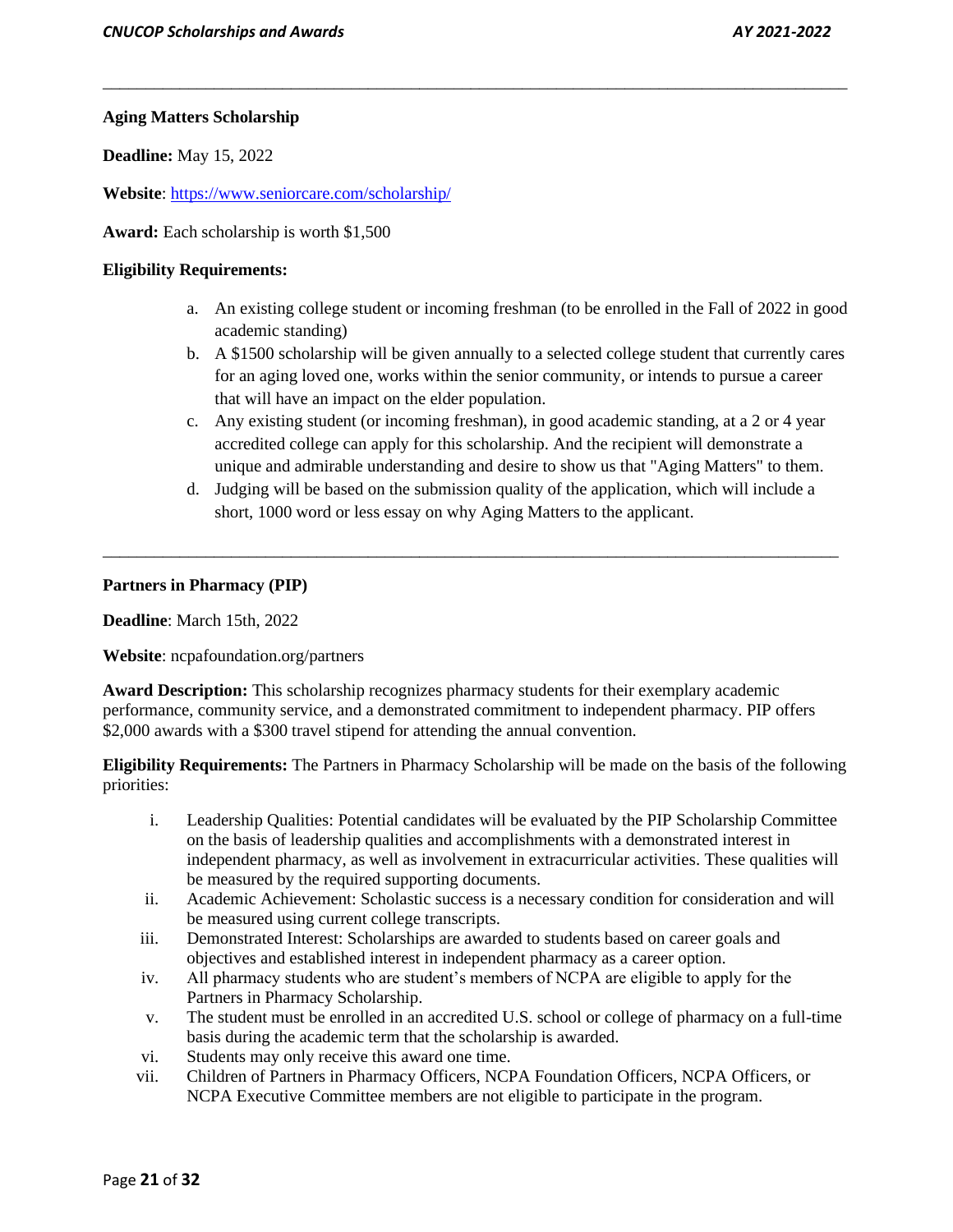# **Application Procedure**

- Letter of intent from student to NCPAF Scholarship Committee briefly outlining the following:
- School/civic accomplishments and goals for the future
- Demonstrated interest in independent pharmacy, vision for innovative pharmacy practices that stress quality patient care, or other details related to the scholarship criteria listed on the website
- Put your name at top or bottom of pages
- Letter of recommendation from school official (2 page maximum)
- Letter of recommendation from pharmacy owner/manager (preferably an NCPA member) (2) page maximum)
- Current official academic transcript
- Current resume or CV (2 pages maximum)

# **The ASHP Student Leadership Award Program**

**Deadline:** To be accepted, all application materials must be received by ASHP no later than 11:59 pm ET on January 15.

\_\_\_\_\_\_\_\_\_\_\_\_\_\_\_\_\_\_\_\_\_\_\_\_\_\_\_\_\_\_\_\_\_\_\_\_\_\_\_\_\_\_\_\_\_\_\_\_\_\_\_\_\_\_\_\_\_\_\_\_\_\_\_\_\_\_\_\_\_\_\_\_\_\_\_\_\_\_\_\_\_\_\_

**Website:** <https://www.ashp.org/about-ashp/awards/student-awards/ashp-student-leadership-award>

# **Award:**

- 1. An award plaque,
- 2. A \$2000 cash award provided by the ASHP Research and Education Foundation.

**Scholarship Criteria:** to be considered for the SLA, you will be expected to submit the following:

- 1. A completed Professional Activities questionnaire.
- 2. An essay of no more than 750 words conveying your thoughts on how, as a student leader, you would increase awareness and understanding of the emerging roles, care delivery models, and practice settings for pharmacists in the year 2030 among student colleagues. This should include a discussion of why the Practice Advancement Initiative is important for students and specific types of activities or programs that you believe would be most effective.
- 3. Three letters of recommendations: one from a faculty member, one from a pharmacist practitioner, and one from a student peer.
- 4. Three corresponding Recommendation Forms signed by each person writing the recommendation letter.
- 5. A resume or curriculum vitae.
- 6. A completed Certification and Acceptance signature page.

If you have any questions, please contact ASHP Pharmacy Student Forum at [students@ashp.org](mailto:students@ashp.org)

## **Eligibility:**

- $\triangleright$  Applicants must be a full-time pharmacy student enrolled in a professional Doctor of Pharmacy program at an ACPE-accredited college of pharmacy.
- $\triangleright$  Applicants must be an ASHP member in good standing.
- $\triangleright$  Applicants must have a cumulative grade point average of a least 2.75 on a 4.0 scale (or equivalent grading system).
- ⮚ Applicants must have completed at least one academic year in their professional pharmacy program.
- $\triangleright$  Students who have received an ASHP Student Leadership Award in the past or who are currently serving on an ASHP Council, the Commission on Affiliate Relations or the Pharmacy Student Forum Executive Committee are not eligible to apply.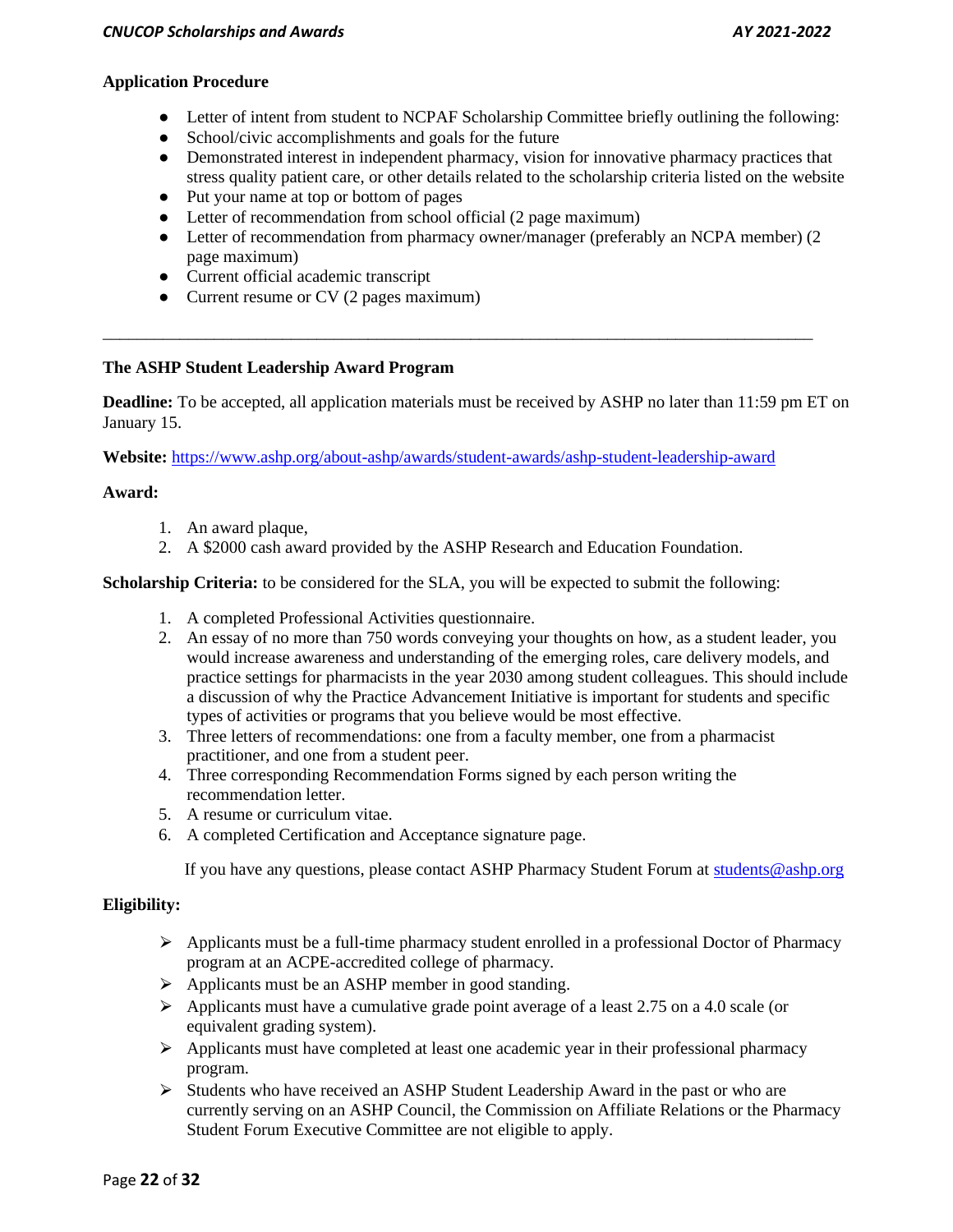### **National Community Pharmacists Association Foundation Scholarships**

**Deadline:** March 15th, 2022

**Website:** <https://www.ncpafoundation.org/scholarships/>

**Eligibility Criteria:** All pharmacy students who are NCPA student members (www.ncpa.org) are eligible to apply for NCPA Foundation Scholarships. The student must be enrolled in an accredited U.S. school or college of pharmacy on a full-time basis during the term that the scholarship is awarded. Note: Students may apply for multiple scholarships but will not be awarded more than one scholarship per year and will not be awarded a particular scholarship more than once. Children of NCPA Foundation Trustees, NCPA Officers, or NCPA Directors are not eligible to participate in the program.

\_\_\_\_\_\_\_\_\_\_\_\_\_\_\_\_\_\_\_\_\_\_\_\_\_\_\_\_\_\_\_\_\_\_\_\_\_\_\_\_\_\_\_\_\_\_\_\_\_\_\_\_\_\_\_\_\_\_\_\_\_\_\_\_\_\_\_\_\_\_\_\_\_\_\_\_\_\_\_\_\_\_\_\_\_\_

**Award:** various amounts \$2,000-\$5,000

**Award Criteria:** Please visit www.ncpafoundation.org to review the scholarship award criteria for the scholarship for which you are applying. You should address the criteria in your letter to the Scholarship Committee.

**Application Process:** The Scholarship Application Form is on the next page and includes the maximum number of pages for the documents requested below.

Each applicant must complete and submit:

- 1. NCPA Foundation Scholarship Application Form
- 2. Most recent official transcript of his/her college grades.
- 3. Letter from a school official familiar with the student's activities. This letter should briefly describe the student's extracurricular accomplishments, leadership qualities, and contributions to the school. Letter from a pharmacy owner or manager, preferably an NCPA member. This letter should briefly describe the student's commitment to the pharmacy profession, and pharmacist's knowledge of applicant's interest in independent pharmacy as a career.
- 4. Letter from the applicant to the NCPAF Scholarship Committee outlining his/her school and civic accomplishments and goals for the future demonstrated interest in independent pharmacy, vision for the development of innovative pharmacy practices that stress quality care leading to improved patient health outcomes, or other relevant details pertaining to the scholarship for which you are applying.
- 5. Résumé or curriculum vitae listing the student's work experience, advanced pharmacy practice experiences (APPEs) and peer-reviewed research or other major publication.
- 6. If you choose to apply for more than one scholarship, please be sure to use your letter to provide details
- 7. applicable to each named scholarship chosen. Questions? Contact: 800-544-7447 or [ncpaF@ncpa.org.](mailto:ncpaF@ncpa.org)

**CVS Health Minority Scholarship for Pharmacy Students** (deadline not yet available but usually due by the end of June)

\_\_\_\_\_\_\_\_\_\_\_\_\_\_\_\_\_\_\_\_\_\_\_\_\_\_\_\_\_\_\_\_\_\_\_\_\_\_\_\_\_\_\_\_\_\_\_\_\_\_\_\_\_\_\_\_\_\_\_\_\_\_\_\_\_\_\_\_\_\_\_\_\_\_\_\_\_\_\_\_\_\_\_\_\_\_

a. **Award:** Five \$7000 scholarships

b. **Eligibility:** This scholarship is intended to promote and support a diverse population of student pharmacists who will care for an increasingly diverse population of patients as part of a health care team.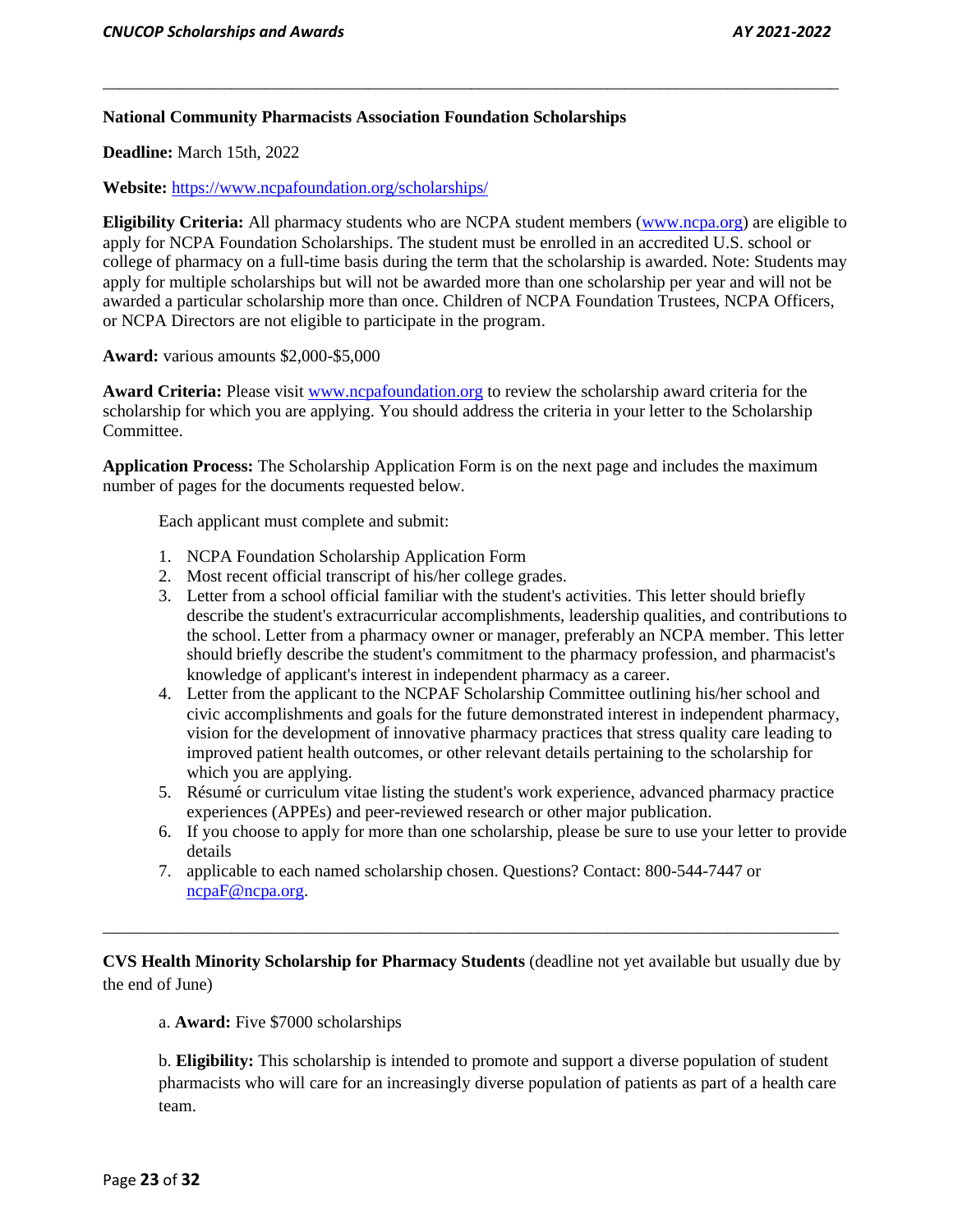The scholarship will be awarded to five outstanding underrepresented minority students who have been:

(1) Accepted into a PharmD program for the 2021 entering class OR

(2) Enrolled as a P1 PharmD student for the 2020 entering class

Underrepresented minority (URM) pharmacy students are identified as black or African American, Hispanic, or Latino, American Indian, Native Hawaiian, and/or Pacific Islander students who are

U.S. citizens or permanent residents. Selected awardees must demonstrate leadership, academic success, and a commitment to advancing the profession of pharmacy and patient care.

c. Criteria: Visit the AACP website [\(opens new window\)](https://www.aacp.org/resource/cvs-health-minority-scholarship-pharmacy-students) for more detailed information about the scholarship.

# **First Generation Immigrants and the Children of First Generation Immigrants Scholarship**

The Nargis Ragab Scholarship was created to spread awareness about the very serious immigration issues within the United States. By creating this scholarship and providing students with an opportunity to share their stories, these immigration success stories will serve as a beacon of hope for others. One student will be selected to receive this \$1,500 scholarship award.

**\_\_\_\_\_\_\_\_\_\_\_\_\_\_\_\_\_\_\_\_\_\_\_\_\_\_\_\_\_\_\_\_\_\_\_\_\_\_\_\_\_\_\_\_\_\_\_\_\_\_\_\_\_\_\_\_\_\_\_\_\_\_\_\_\_\_\_\_\_\_\_\_\_\_\_\_\_\_\_\_\_\_\_\_\_\_**

**Deadline:** All applications must be submitted by email to [contact@hackinglawpractice.com](mailto:contact@hackinglawpractice.com) on or before July 31st, 2021 to be considered for this award.

**Website:** <https://hackinglawpractice.com/scholarship/>

**Award:** \$1,500 to one (1) First Generation Immigrant or Child of First Generation Immigrant Student

### **Eligibility:**

- a) Applicants must be currently enrolled in a two-year or four-year degree program at an accredited college or university in the United States
- b) Applicants must currently have a cumulative GPA of 3.0 on a 4.0 scale.

## **Application Requirements:**

- a) A current resume with updated contact and education information.
- b) An official or unofficial transcript from your current or most recent academic institution.
- c) A 750-1,000-word essay on the scholarship topic below:

 i. Discuss how being an immigrant or the child of immigrants has shaped who you are today and what hardships you have had to overcome as a result of being an immigrant or the child of an immigrant in this country.

#### **Islamic Medical Association of North America (IMANA)**

A merit-based award for a pharmacy student. All are welcome to apply regardless of race, religion, or other background factors

\_\_\_\_\_\_\_\_\_\_\_\_\_\_\_\_\_\_\_\_\_\_\_\_\_\_\_\_\_\_\_\_\_\_\_\_\_\_\_\_\_\_\_\_\_\_\_\_\_\_\_\_\_\_\_\_\_\_\_\_\_\_\_\_\_\_\_\_\_\_\_\_\_\_\_\_\_\_\_\_\_\_\_\_

**Deadline:** March 15<sup>th</sup>, 2022

**Award:** \$5000 to one applicant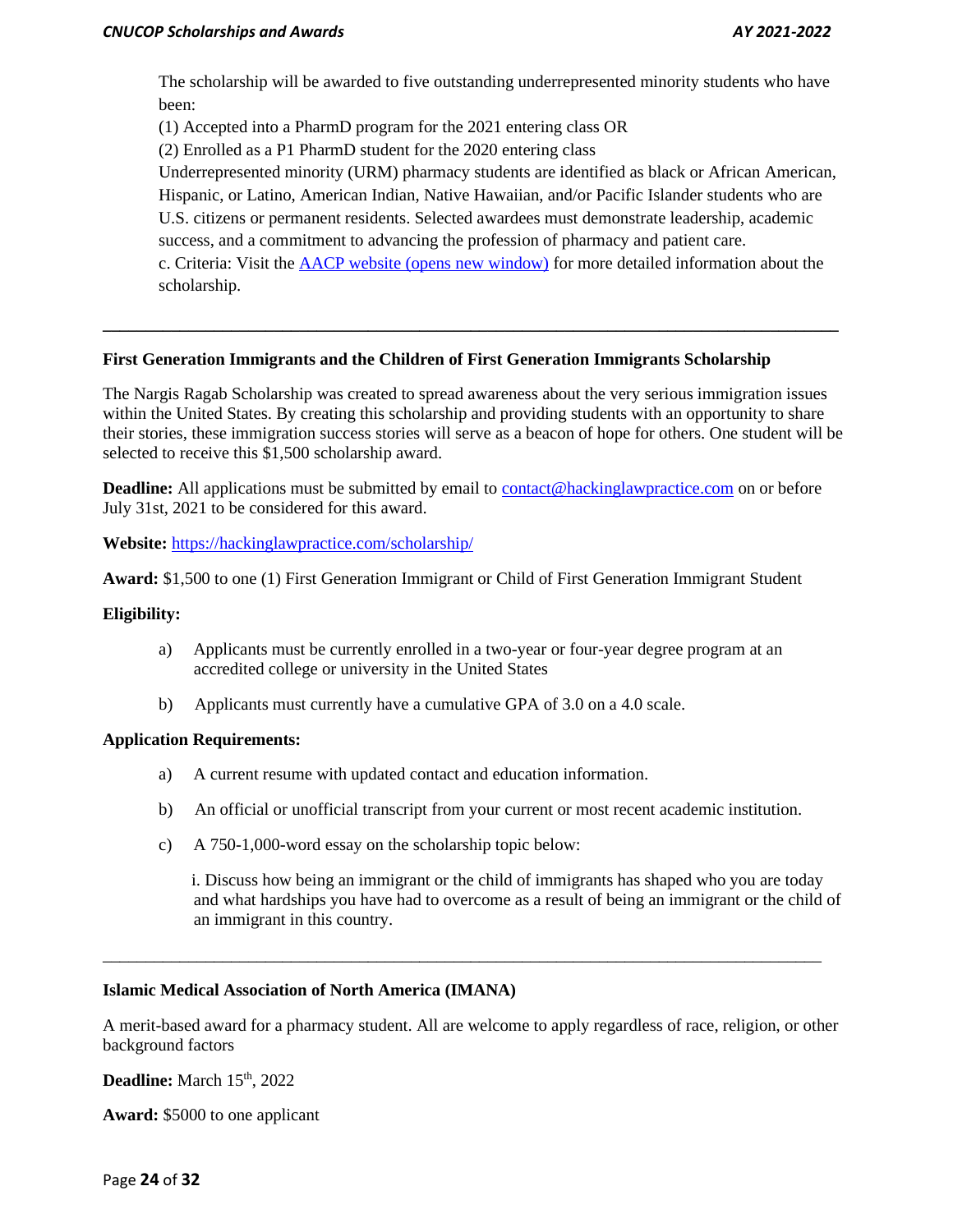### **Criteria:**

- a. US Citizen, permanent resident, or DACA.
- b. Pursuing pharmacy degree at a US accredited institution

## **Required Documentation:**

a. Must create an account and submit the application online at:<https://imana.org/scholarships/>

# **J.C. and Rheba Cobb Memorial Scholarship**

The NCPA Foundation J.C. and Rheba Cobb Memorial Scholarship will be made on the basis of the following priorities:

1. Demonstrated Interest in Government Affairs: The applicant must provide a separate one page description of his or her demonstrated interest in government activities. These qualities will be measured by the required supporting documents.

\_\_\_\_\_\_\_\_\_\_\_\_\_\_\_\_\_\_\_\_\_\_\_\_\_\_\_\_\_\_\_\_\_\_\_\_\_\_\_\_\_\_\_\_\_\_\_\_\_\_\_\_\_\_\_\_\_\_\_\_\_\_\_\_\_\_\_\_\_\_\_\_\_\_\_\_\_\_\_\_\_\_\_\_\_\_

- 2. Leadership Qualities: Potential candidates will be evaluated by the NCPA Foundation Scholarship Committee on the basis of leadership qualities and accomplishments with a demonstrated interest in independent pharmacy, as well as involvement in extracurricular activities. These qualities will be measured by the required supporting documents.
- 3. Academic Achievement: Scholastic success is a necessary condition for consideration and will be measured using college transcripts.

**Deadline:** March 15<sup>th</sup>, 2022

**Website:** <https://www.ncpafoundation.org/rheba-cobb/>

## **Award:** \$2,000

The scholarship is awarded on an individual basis and is non-transferable. A check for \$2,000 from the NCPA Foundation will be sent to each recipient's school to be put towards his/her account. NOTE: The award recipient must be present at the NCPA Annual Convention to receive this award. A complimentary registration to the NCPA Convention will be provided and up to a \$300 travel stipend.

**Purpose:** Each year, the National Community Pharmacists Association (NCPA) Foundation grants the J.C. and Rheba Cobb Memorial Scholarship for \$2,000 with a \$300 travel stipend to attend the annual convention for pharmacy student members who are currently enrolled in an accredited U.S. college of pharmacy on a full-time basis. Recipients will be chosen on the basis of demonstrated interest in governmental affairs, leadership qualities, involvement in extra-curricular professional activities, and academic achievement.

**Eligibility:** One scholarship will be awarded. All pharmacy students who are NCPA student members are eligible to apply for the NCPA Foundation Scholarships. The student must be enrolled in an accredited U.S. school or college of pharmacy on a full-time basis during the academic term that the scholarship is awarded. The student must be within 24 months of graduation.

Note: Students may apply for multiple scholarships but will not be awarded more than one scholarship per year and will not be awarded a particular scholarship more than once.

Children of NCPA Foundation Officers, NCPA Officers, or NCPA Executive Committee members are not eligible to participate in the program.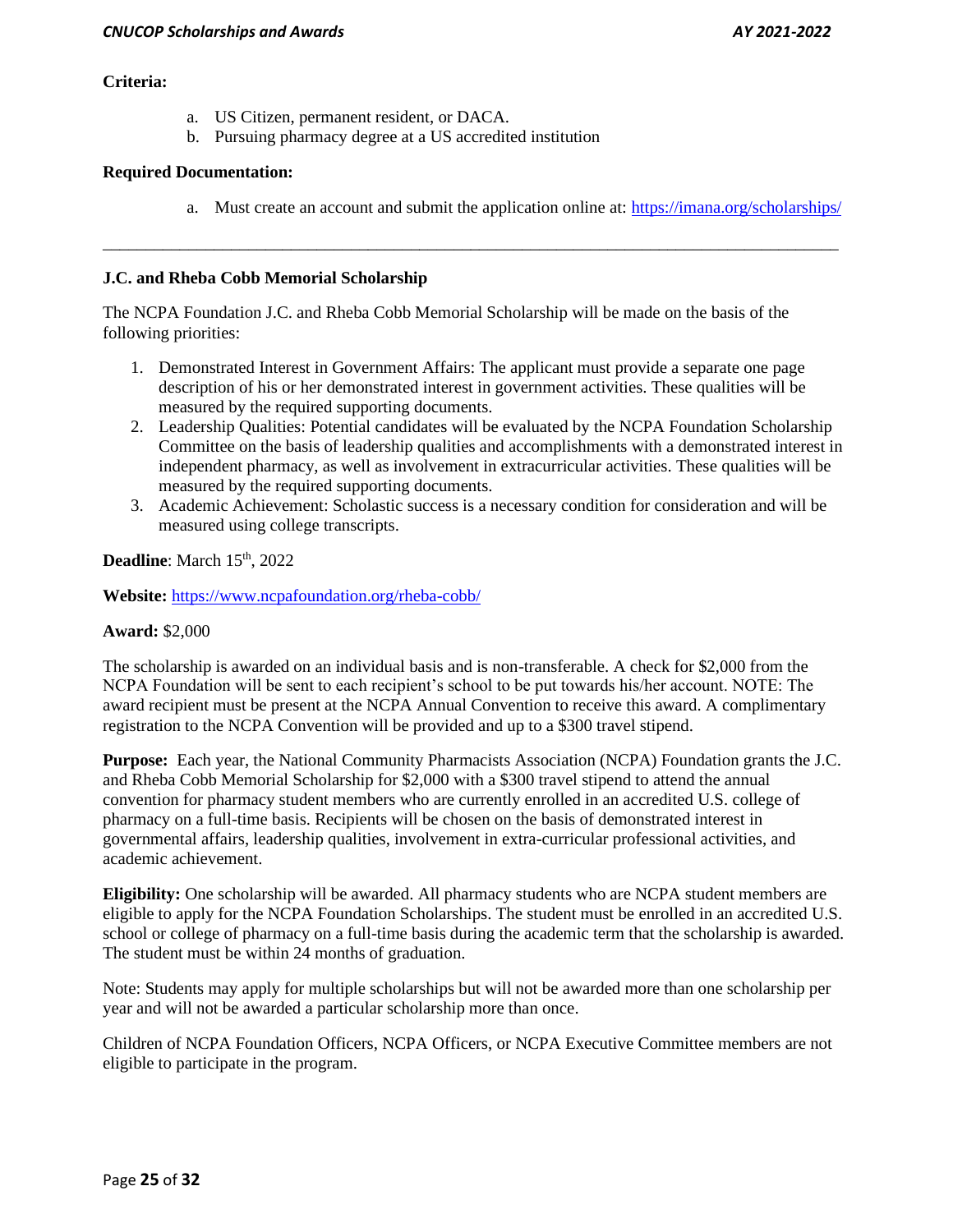## **Instructions**:

- **i. Most recent \*\*official\*\* transcript** *(May be sent separately)*
- **ii. Letter from School Official.** This letter should briefly describe the student's extracurricular accomplishments, leadership qualities and contributions to the school. *(May be sent separately)*
- **iii.** Letter from Pharmacy Owner or Manager (preferably an NCPA member). This letter should briefly describe the student's commitment to the pharmacy profession, and pharmacist's knowledge of applicant's interest in independent pharmacy as a career. *(May be sent separately)*
- **iv. Resume or CV** listing student's work experience, advanced pharmacy practice experiences (APPEs) and peer-reviewed research and other major publications.
- **v. J.C. & Rheba Cobb Memorial Scholarship Letter from Applicant**. Briefly describe:

\_\_\_\_\_\_\_\_\_\_\_\_\_\_\_\_\_\_\_\_\_\_\_\_\_\_\_\_\_\_\_\_\_\_\_\_\_\_\_\_\_\_\_\_\_\_\_\_\_\_\_\_\_\_\_\_\_\_\_\_\_\_\_\_\_\_\_\_\_\_\_\_\_\_\_\_\_\_\_\_\_\_\_\_\_\_

- a. School and civic accomplishments and goals for the future;
- b. Demonstrated interest in independent pharmacy;
- c. Description of interest in government activities

# **The GoodRx Pharmacy Innovation Scholarship**

**Deadline:** TBD (the deadline for the 2021 GoodRx Pharmacy Innovation Scholarship has passed)

# **Website:** <https://www.goodrx.com/scholarship#pharmacy-innovation-scholarship>

**Award description:** GoodRx provides financial assistance to students and recent graduates who are passionate about advocating for the role of the pharmacy profession in healthcare. GoodRx offers \$1000 to the 10 most innovative ideas for using technology to improve current pharmacy practices and patient care. The scholarship awards will be distributed to five current or recently graduated Doctor of Pharmacy students and five current or recently certified pharmacy technician students.

**Eligibility:** the requirements to apply for GoodRx Pharmacy Innovation Scholarship Include the followings:

1. Be a Doctor of Pharmacy candidate in at least their first year of professional studies at an ACPEaccredited college of pharmacy or be currently enrolled in a pharmacy technician program or have received a pharmacy technician certification (CPhT) through the Pharmacy Technician Certification Board (PTCB) or the National Health career Association (NHA) within 6 months of the scholarship application dealine.

2. Have a minimum grade point average of 3.0 on a 4.0 scale (or its equivalent).

# **American Foundation for Pharmaceutical Education: Gateway to Research Awards (for Pharm.D. and undergraduate students)**

\_\_\_\_\_\_\_\_\_\_\_\_\_\_\_\_\_\_\_\_\_\_\_\_\_\_\_\_\_\_\_\_\_\_\_\_\_\_\_\_\_\_\_\_\_\_\_\_\_\_\_\_\_\_\_\_\_\_\_\_\_\_\_\_\_\_\_\_\_\_\_\_\_\_\_\_\_\_\_

This scholarship is for pharmacy students currently enrolled in an ACPE accredited School of Pharmacy. The primary goal of the Gateway to Research Scholarship program is to help students gain an understanding of the importance of research by enabling them to apply that knowledge to improve their clinical skills. This scholarship provides a unique opportunity for talented Pharm.D. and baccalaureate degree students to participate in a faculty-mentored research project. The Gateway to Research Scholarship also encourages students who have the aptitude and desire to pursue a career in research to continue their education in a Ph.D. program. This award helps students to learn to identify relevant research problems, generate a research hypothesis, analyze data, learn how to interpret, and use research results in practice, learn to effectively communicate research and clinical data to a broad audience, develop problem-solving skills, and sharpen critical thinking skills.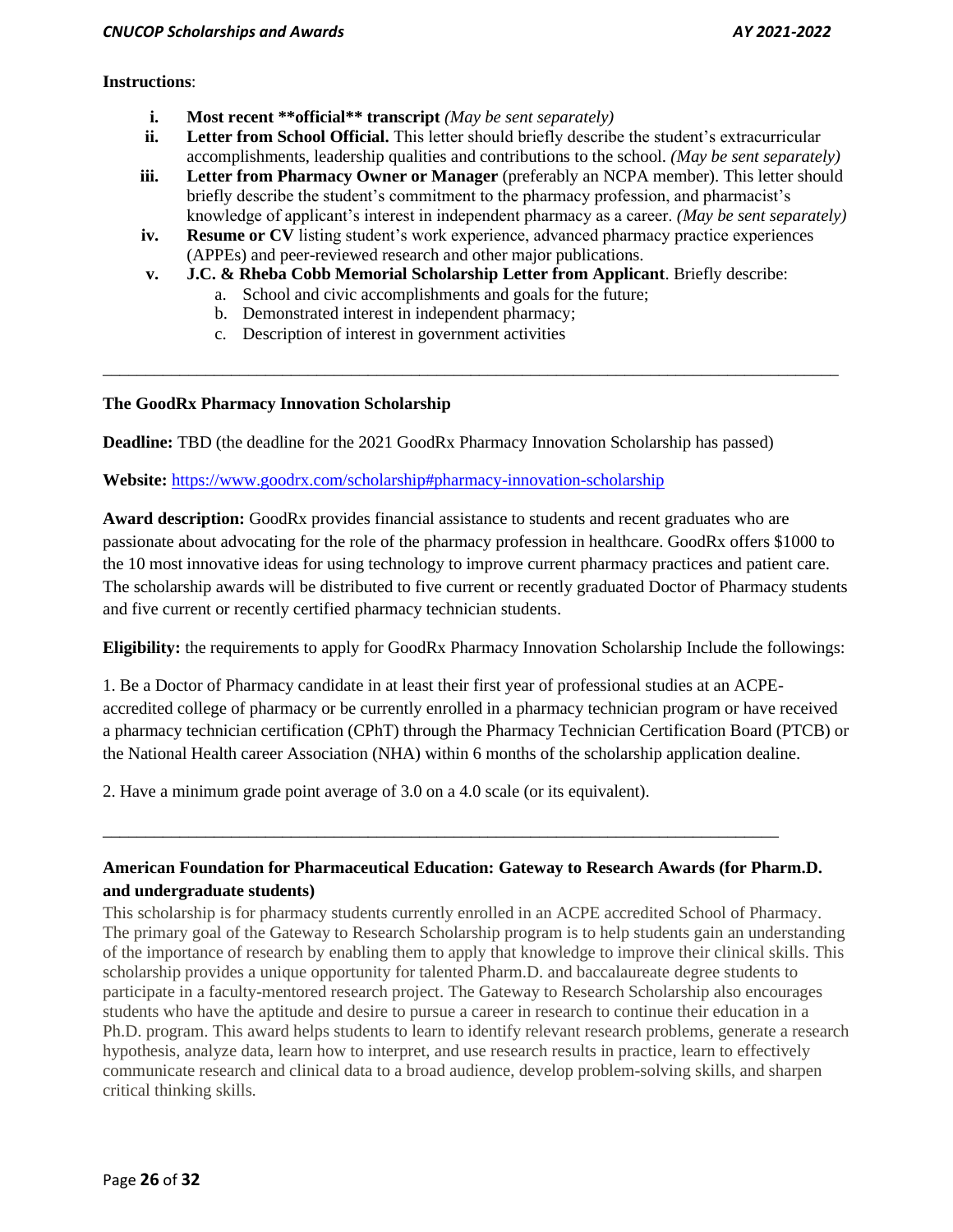**Deadline:** TBA, opens January 1, 2022

**Website:** <https://afpepharm.org/index.php/gateway-to-research-awards/>

**Award:** \$5,000

### **Criteria:**

- Recommended by a faculty member
- Demonstrated superior academic performance
- Submitted a proposed research topic that is relevant
- Provided a comprehensive mentoring plan
- Submitted letters of recommendation
- Have shown interest in scientific research

# **Eligibility:**

- A U.S. citizen or a permanent resident
- A full-time student who is
	- o Enrolled in a Pharm.D. program
		- Completed at least two years of college
		- Enrolled in at least the first year of the professional pharmacy curriculum at an ACPE accredited School of Pharmacy

## **iVein Health & Wellness Scholarship**

A study done by the researchers at Auburn University found that 70% of college students gain weight by graduation. Interventional Vascular and Vein Center (IVC), the trusted leader in preventing and treating vein disease, offers the iVein® Health and Wellness Scholarship to reward students who are committed to a lifetime of healthy habits.

\_\_\_\_\_\_\_\_\_\_\_\_\_\_\_\_\_\_\_\_\_\_\_\_\_\_\_\_\_\_\_\_\_\_\_\_\_\_\_\_\_\_\_\_\_\_\_\_\_\_\_\_\_\_\_\_\_\_\_\_\_\_\_\_\_\_\_\_\_\_\_\_\_\_\_\_\_\_\_\_\_\_\_\_\_\_\_

**Deadline:** Fall Semester: August 31st, 2021

Winter/Spring: December 31st, 2021

**Website:** <https://www.ivein.com/scholarship/>

**Award description:** Two scholarships of \$2,500 each will be awarded annually. Recipients are only eligible to receive the scholarship once.

**Eligibility:** Students must provide official or unofficial transcripts showing the following requirements are met:

- Enrolled in an accredited college or university
- Enrolled full time (12 credit hours for undergraduate students and 9 credit hours for graduate students)
- Cumulative GPA of at least 3.7
- Students in pass/fail programs must provide proof of passing status
- Applicants must write an essay of 800-1000 words, promoting a practical approach to healthy lifestyle during college years and how these habits can be sustained over a lifetime.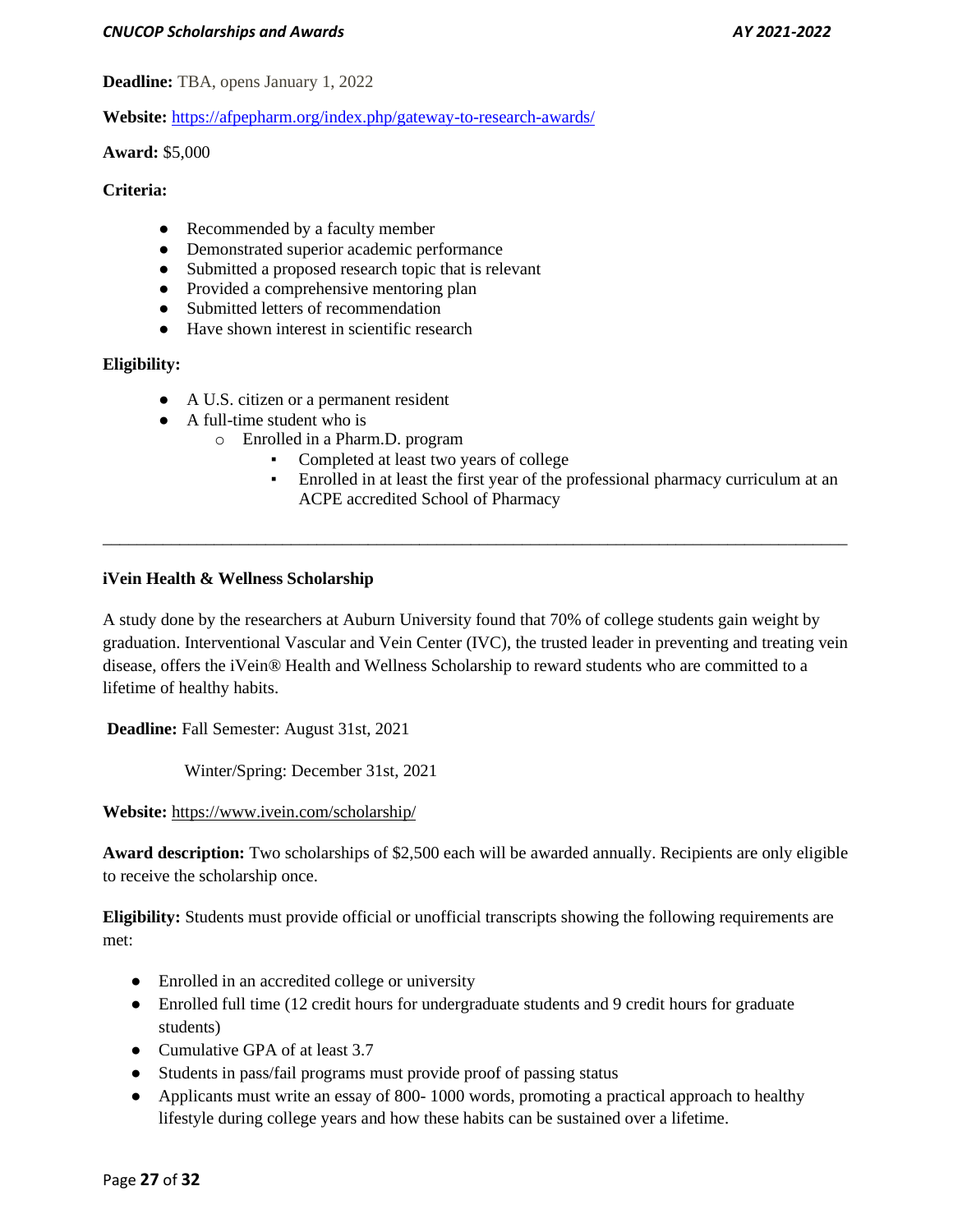# **APhA Institute on Alcoholism and Drug Dependencies (Applications for the scholarships will be available soon; deadline not listed)**

\_\_\_\_\_\_\_\_\_\_\_\_\_\_\_\_\_\_\_\_\_\_\_\_\_\_\_\_\_\_\_\_\_\_\_\_\_\_\_\_\_\_\_\_\_\_\_\_\_\_\_\_\_\_\_\_\_\_\_\_\_\_\_\_\_\_\_\_\_\_\_\_\_\_\_\_\_

- **1. Award:** Two \$1,000 scholarships awarded annually
- **2. Eligibility:** Must be a student pharmacist attending the APhA Institute on Alcoholism and Drug Dependencies in Salt Lake City, Utah. Scholarship recipients will be required to prepare a one-page publishable report for *Student Pharmacist* magazine on their experiences at the APhA Institute.
- **3. Criteria:** Applicants must be a member of the APhA Academy of Student Pharmacists (APhA-ASP), provide a letter of intent (750 words) describing why they wish to receive the scholarship, what they expect to gain from attending the APhA Institute, and how they intend to incorporate the knowledge of addiction and recovery into their academic experience and future practice. The Selection Committee will select recipients based on careful review of completed materials.

**\_\_\_\_\_\_\_\_\_\_\_\_\_\_\_\_\_\_\_\_\_\_\_\_\_\_\_\_\_\_\_\_\_\_\_\_\_\_\_\_\_\_\_\_\_\_\_\_\_\_\_\_\_\_\_\_\_\_\_\_\_\_\_\_\_\_\_\_\_\_\_\_\_\_\_\_\_\_\_\_\_\_\_\_\_\_\_**

# **Christian Pharmacists Fellowship International Scholarship (CPFI)**

**Criteria:** Christian pharmacy students are invited to submit applications for scholarships and, with the advice of an instructor or mentor, develop a plan or project that will provide the opportunities to develop the perspective, character and skills to achieve this goal. The focus of the CPFI Student Scholarship is to assist with the funding of scholarly components of the project and not routine expenses as travel, lodging or meals

**Deadline:** Application and all items should be submitted electronically via email to the CPFI Administrative Director at [Office@CPFI.org](mailto:Office@CPFI.org) to arrive at the CPFI office as follows:

## **Academic Term (semester or quarter)**

| Oct 1   | January to April      |
|---------|-----------------------|
| March 1 | May to August         |
| June 1  | September to December |

Applicants will be notified soon after the committee has made a decision

**Award:** The Christian Pharmacist Fellowship International Scholarship is offering up to \$2,500 to students enrolled in accredited pharmacy colleges for the advancement of knowledge and ethics in the practice of pharmacy with an integration of faith. The scholarship award will be in \$50 increments up to \$250 depending on the nature of the plan or project and the number of applications. A budget representative of the cost of completing the plan or project will aid the committee in deciding the amount of the award.

# **Criteria:**

- i. The applicant must be a student in good standing in an accredited North American pharmacy college/school or training program.
- ii. The applicant must be a current member of the national CPFI organization. Preference will be given to students who have been a member over a sustained period of time and/ or a member of a college chapter of CPFI; however, new members are encouraged to submit applications as well.
- iii. Completion of the official application form
- iv. Email of support from the Dean of your institution
- v. Resume or Curriculum Vitae (CV)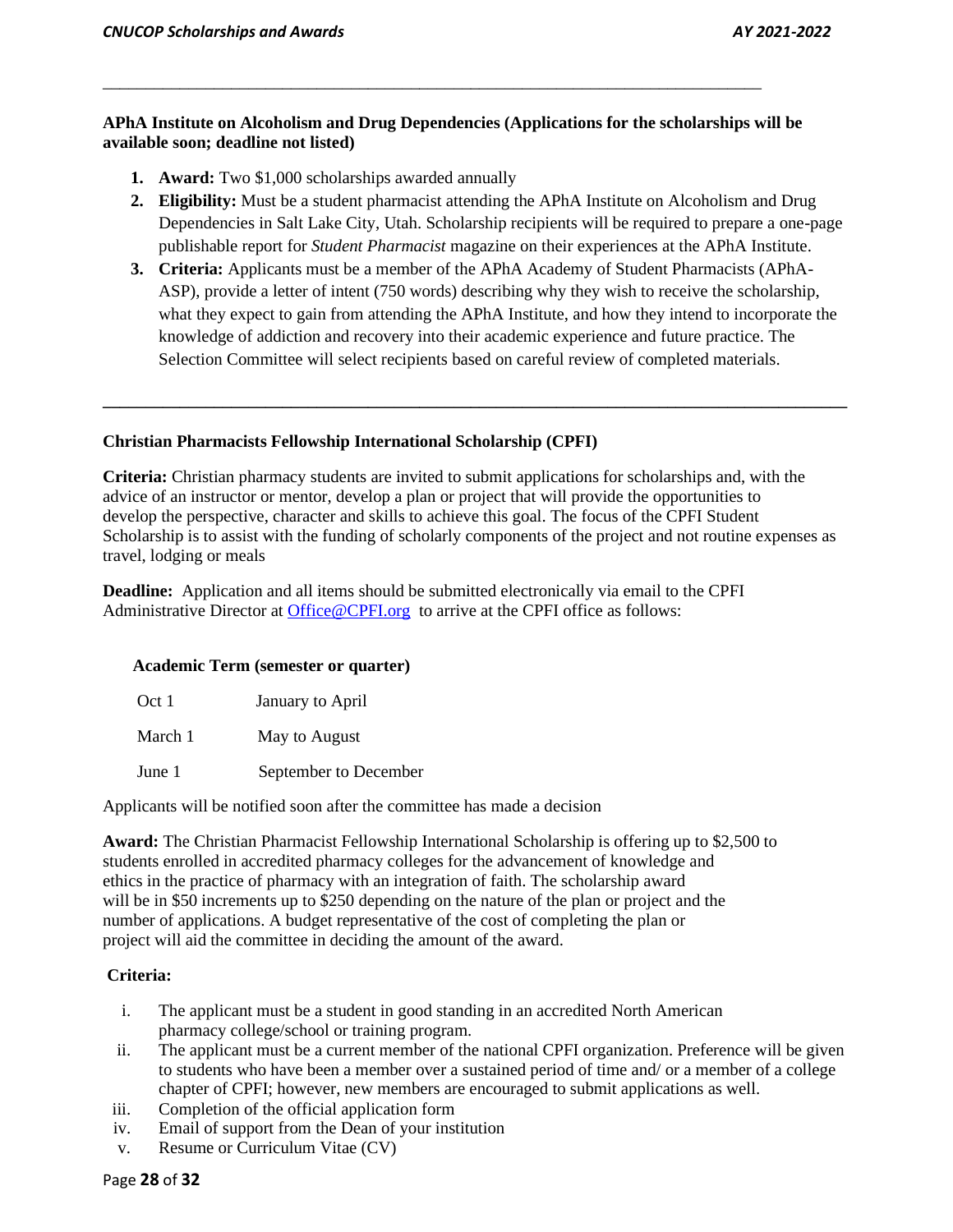- vi. The plan or project must include the following elements:
	- o Title
	- o Objectives of the plan, project or essay/paper
	- o Method or mode of achieving the objectives, and include a log, notes, or other means of recording data and information.
	- o Criteria of other means of indicating success of meeting the objectives.
	- o List specifically scholarly needs. Specific scholarly activities must be included in the budget as these are the components this committee will consider to determine the amount awarded.
	- o A typed report of the project or essay should include all of the points in this outline and be emailed to the CPFI Administrative Director at [Office@CPFI.org](mailto:Office@CPFI.org) within one month of completion of the plan or project. CPFI allows students to copyright all report; papers and essays attached with or connected to a scholarship but retains the first right of refusal to publish all said report, papers and essays.

\*Preference will be given to plans or projects that are experiential in nature (clerkships, externships, or research involving subjects and patients) and are components of the curriculum, or may become a component of the curriculum. However, applicants are encouraged to submit proposals culminating in scholarly essays or papers on topics or issues relevant to pharmacy and Christian life. The plan or project must be described in sufficient detail in order for the committee to judge the merit of the application and Christian relevance.

\*\* The mentor or dean should give guidance to the student in completing the application, plan or project, and writing the report. The importance of writing and publishing the report or essay should not be minimized because of its inherent value and encouragement to future potential applicants. Failure of a student to submit a report or essay will cause the student to be ineligible for future CPFI scholarships and will be reported to the dean or administrator of the institution.

\_\_\_\_\_\_\_\_\_\_\_\_\_\_\_\_\_\_\_\_\_\_\_\_\_\_\_\_\_\_\_\_\_\_\_\_\_\_\_\_\_\_\_\_\_\_\_\_\_\_\_\_\_\_\_\_\_\_\_\_\_\_\_\_\_\_\_\_\_\_\_\_\_\_\_\_\_\_\_\_\_\_\_\_\_\_\_

# **Out To Innovate Scholarships for LGBTQ STEM Students**

**Deadline**: June 6, 2022

**Website**[: https://www.noglstp.org/programs-projects/scholarships/](https://www.noglstp.org/programs-projects/scholarships/)

**Award**: \$5,000

## **Award Description:**

Intended for undergraduate and graduate students pursuing degrees in science, technology, engineering, or mathematics (STEM) programs who identify as lesbian, gay, bi/pansexual, transgender, ace or queer or who are an active ally of the LGBTQ+ community. The scholarship is designed to promote academic excellence and increased visibility of talented LGBTQ+ students in STEM careers.

## **Eligibility Requirements:**

- a. Successful completion of a minimum of two years of post-high school education at an accredited U.S College, university of community college
- b. Maintenance of a minimum GPA of 3.0 for the entirety of college/university enrollment
- c. A declared major in an accredited STEM program or STEM-related teaching field
- d. Be an active supporter of and participant in programs or organizations that promote LGBTQ+ inclusion and visibility
- e. Students must be eligible for fall term registration and must not be under disciplinary sanction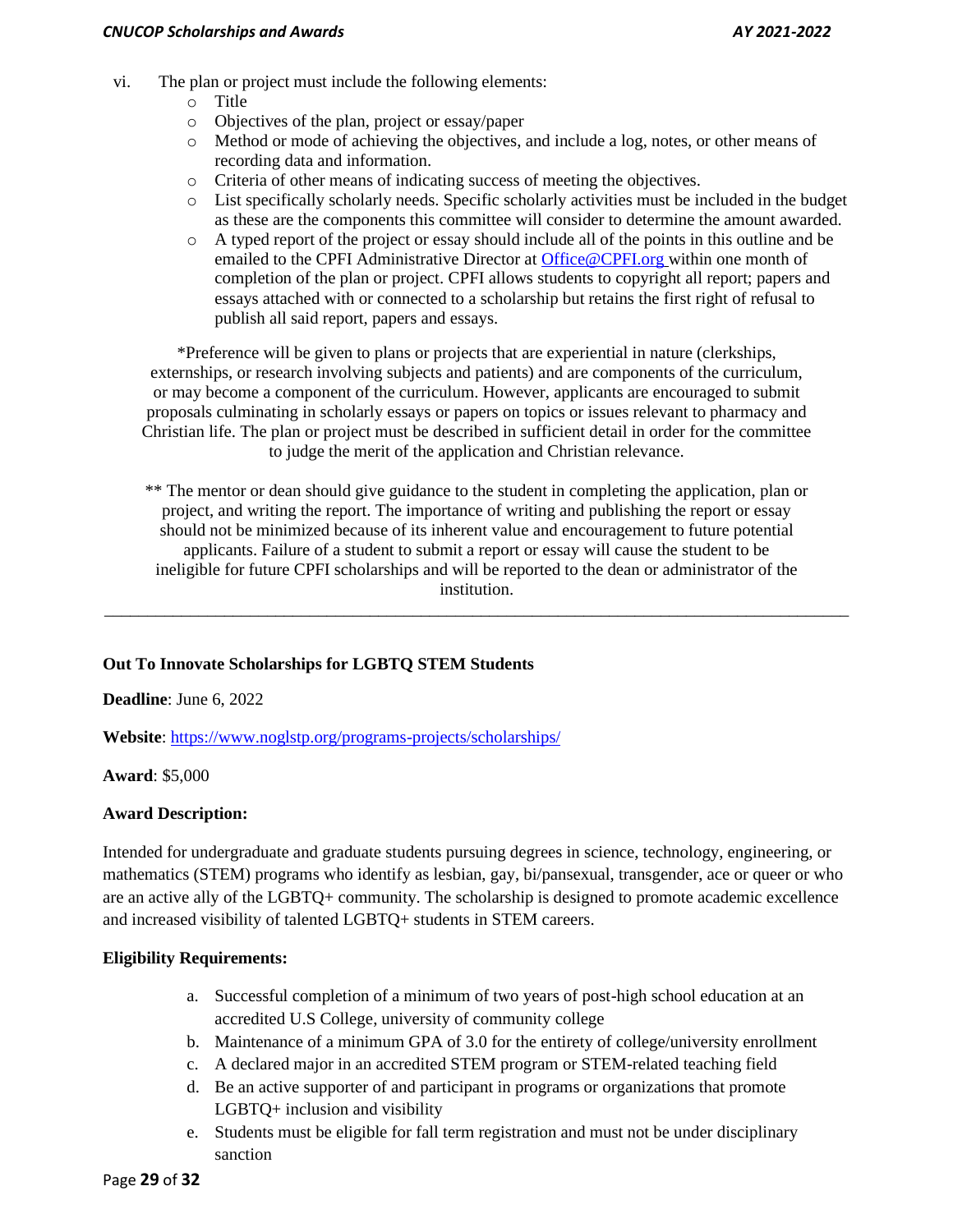f. Applications will be accepted April 1 through the first Saturday of June each year

# **Application Package:**

g. Academic and community achievements, demographics survey, coursework/program summary, work experience, awards/honors, community and extracurricular activities, financial aid profile, list of references, personal statement, waiver agreements, official transcripts and three letters of references

**\_\_\_\_\_\_\_\_\_\_\_\_\_\_\_\_\_\_\_\_\_\_\_\_\_\_\_\_\_\_\_\_\_\_\_\_\_\_\_\_\_\_\_\_\_\_\_\_\_\_\_\_\_\_\_\_\_\_\_\_\_\_\_\_\_\_\_\_\_\_\_\_\_\_\_\_\_\_\_\_\_\_\_\_\_\_\_**

# **Max Gorin Scholarship**

**Deadline:** June 30, 2022

**Website:** <http://maxgorinscholarship.com/>

#### **Award:** \$1000 Scholarship

## **Eligibility Requirements:**

a. The applicant must be enrolled in an undergraduate or graduate program by the scholarship deadline

## **Application Package:**

- a. Application available online.
- b. Must submit narrative addressing the following prompt: "Healthcare in America is a frequently debated topic. Do you believe an individual's ability to obtain higher education can impact their long term quality of health? Why or why not?" [A 400 word essay must be submitted to address this prompt.]

\_\_\_\_\_\_\_\_\_\_\_\_\_\_\_\_\_\_\_\_\_\_\_\_\_\_\_\_\_\_\_\_\_\_\_\_\_\_\_\_\_\_\_\_\_\_\_\_\_\_\_\_\_\_\_\_\_\_\_\_\_\_\_\_\_\_\_\_\_\_\_\_\_\_\_\_\_\_\_\_\_\_\_\_\_\_\_

## **Nancy Etz Scholarship**

**Deadline:** February 1st, 2022

**Website:** <http://nancyetzscholarship.com/>

**Award:** \$1000 Scholarship

## **Eligibility Requirements:**

b. The applicant must be enrolled in an undergraduate or graduate program by the scholarship deadline

## **Application Package:**

- c. Application available online.
- d. Must submit a 500-word essay that answers the following prompt. "Describe an area in your life where you demonstrated leadership and overcame obstacles in either your school, society, or family life ".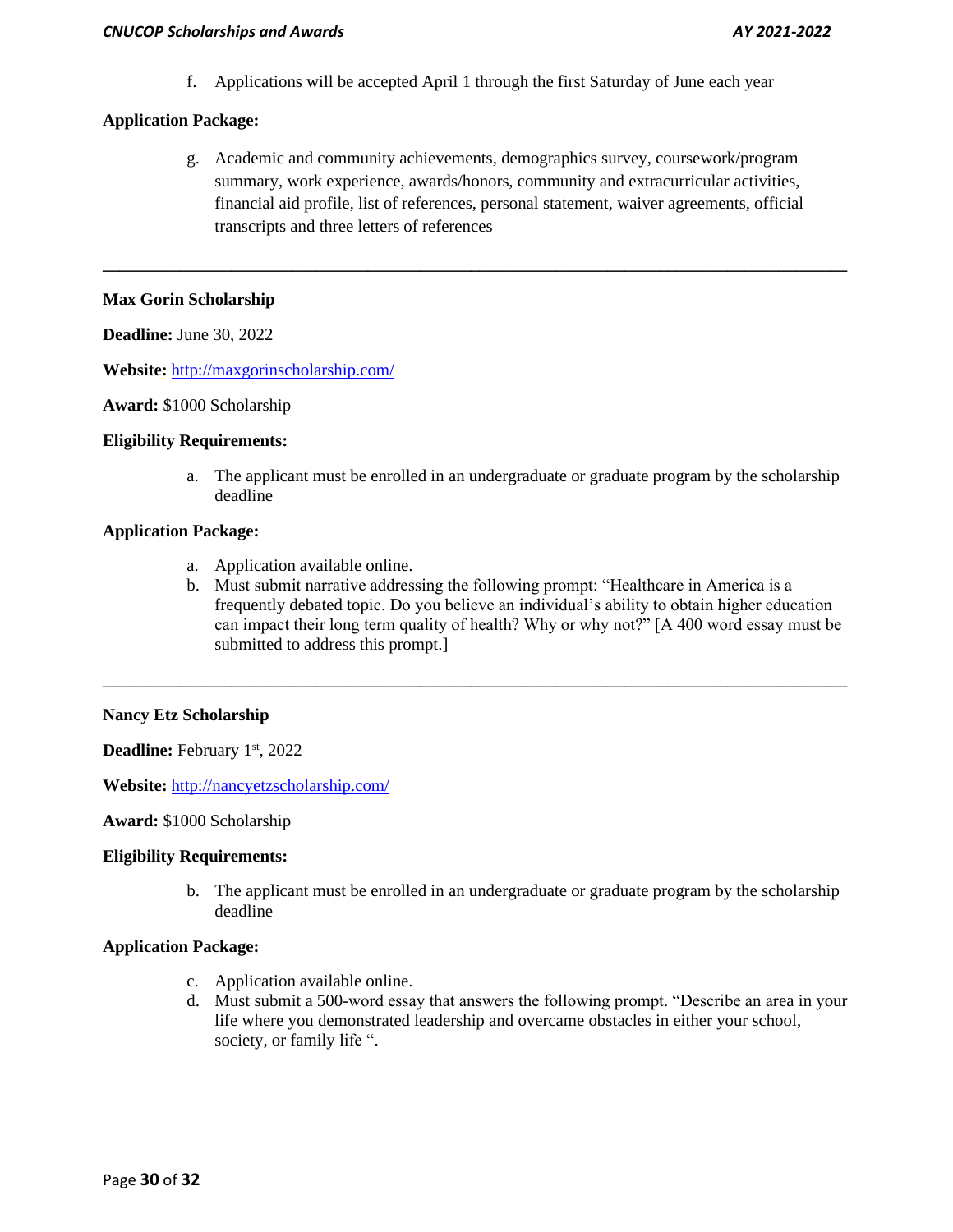### **Air Force PharmD Scholarship Program**

**Award:** \$2540 per month stipend, paid academic PharmD study, and other perks

#### **Eligibility Requirements:**

- Be of good moral character and meet initial physical/mental standards.
- Be accepted/enrolled in a PharmD program.
- Enrolled in or planning to enroll in a clinical track.

#### **Duties and Opportunities:**

Air Force pharmacists engage in the full spectrum of pharmaceutical services, most importantly ensuring prescriptions filled in their pharmacy are correct. They will run pharmacies ranging from two or three technicians in a small clinic to a 90 person staff in a large hospital. Air Force pharmacists do everything from dispensing over the counter drugs to preparing cytotoxic agents. They provide vital information on monitoring blood levels for drugs as well as how to prepare and administer drugs safely to physicians, nurses, and other members. Air Force pharmacists direct the operation of the intravenous admixture program and implement the unit dose drug distribution system. Air Force pharmacists provide drug information to patients and supervise the filling, labeling, and dispensing of all drug orders. They direct the procurement, storage, manufacture, distribution, control, and evaluation of drugs, as well as inspect stock supplies to maintain antidotes and other emergency care drugs. Air Force pharmacists teach and provide, in service training to medical, nursing, and pharmacy staff. In emergency or wartime conditions they meet challenges such as compounding sterile products that would normally be available through commercial sources. If they are assigned to a mobile hospital, they will be actively involved in selecting, distributing, and monitoring drug therapy.

\_\_\_\_\_\_\_\_\_\_\_\_\_\_\_\_\_\_\_\_\_\_\_\_\_\_\_\_\_\_\_\_\_\_\_\_\_\_\_\_\_\_\_\_\_\_\_\_\_\_\_\_\_\_\_\_\_\_\_\_\_\_\_\_\_\_\_\_\_\_\_\_\_\_\_\_\_\_\_\_\_\_\_\_\_\_\_

To find out more information or about how to apply for this position, please contact:

TSgt Martin Gomez 707-684-0049 [Martin.Gomez@us.af.mil](https://mail.cnsu.edu/owa/redir.aspx?C=ZMpvMurYmrIgfb34dAyFFQv4XTruI9NyGJTZjUoGyb4XKV2BT6rZCA..&URL=mailto%3aMartin.Gomez%40us.af.mil)

#### **CollegeAVE Student Loans Monthly Scholarship Opportunity:** Enter to win at

CollegeAve.com/scholarship and you could win \$1,000 for school. One lucky winner will be chosen each month, so come back to the website each month to enter.

\_\_\_\_\_\_\_\_\_\_\_\_\_\_\_\_\_\_\_\_\_\_\_\_\_\_\_\_\_\_\_\_\_\_\_\_\_\_\_\_\_\_\_\_\_\_\_\_\_\_\_\_\_\_\_\_\_\_\_\_\_\_\_\_\_\_\_\_\_\_\_\_\_\_\_\_\_\_\_\_\_\_\_\_\_\_\_

#### **Deadline: None; monthly**

#### **Award: \$1,000**

**Eligibility:** "College Ave \$1,000 Scholarship" Sweepstakes ("the Sweepstakes") is open only to (1) citizens or permanent residents of the fifty (50) United States and the District of Columbia who are at least the age of majority in their state of residence or an eligible minor at the time of entry and (2) who are enrolled in a high school or post-secondary educational institution or who are the parent or legal guardian of a person who is enrolled in a high school or post-secondary educational institution. Employees of College Avenue Student Loans, LLC and any of their respective parent companies, subsidiaries, affiliates, agents and agencies that are involved in this Sweepstakes, and the immediate family (spouse, parents, siblings, and children) and household members of each such employee are not eligible. The Sweepstakes is subject to all applicable federal, state, and local laws and regulations and is void where prohibited by law.